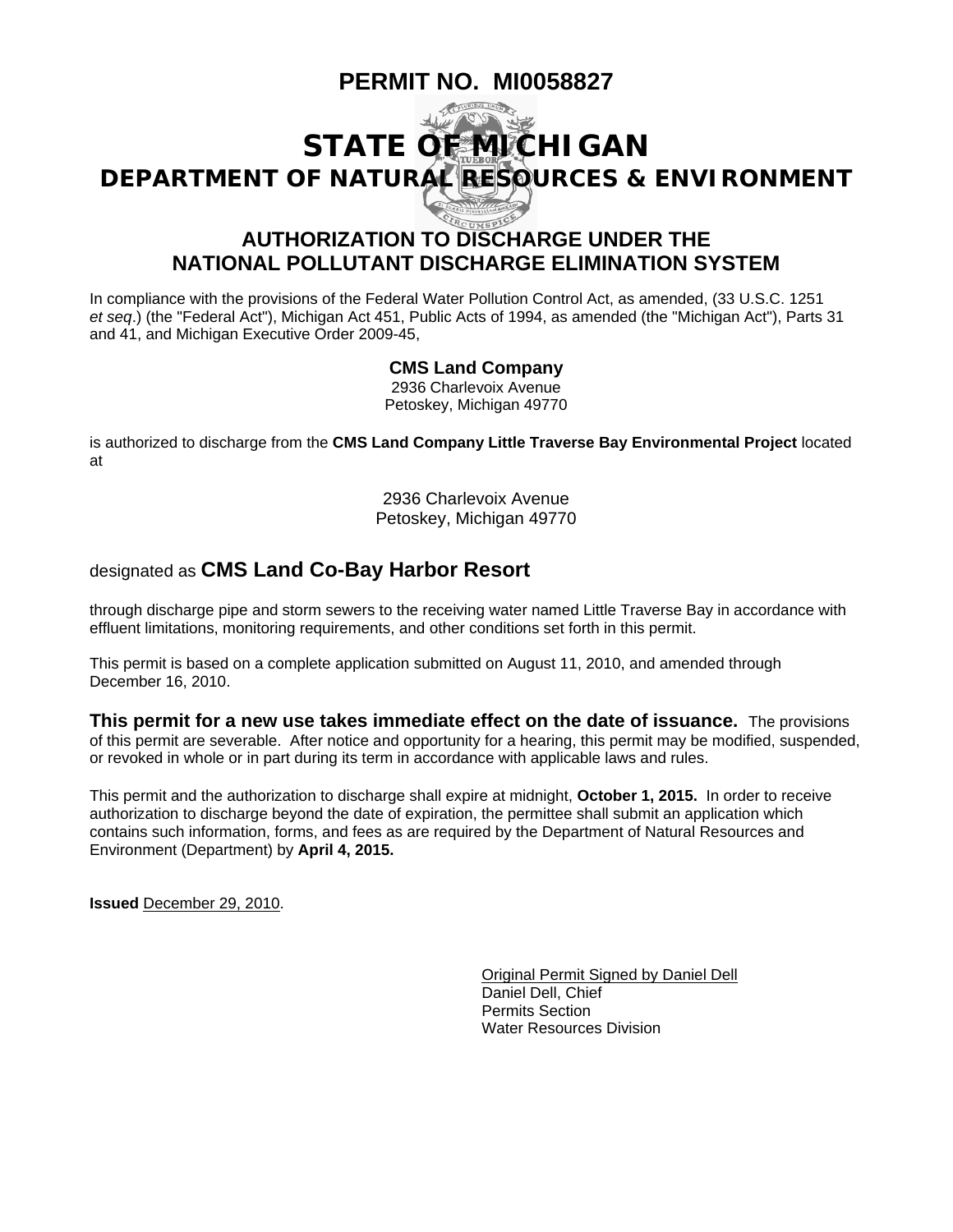#### **PERMIT FEE REQUIREMENTS**

In accordance with Section 324.3120 of the Michigan Act, the permittee shall make payment of an annual permit fee to the Department for each October 1 the permit is in effect regardless of occurrence of discharge. The permittee shall submit the fee in response to the Department's annual notice. The fee shall be postmarked by January 15 for notices mailed by December 1. The fee is due no later than 45 days after receiving the notice for notices mailed after December 1.

**Annual Permit Fee Classification**: Industrial-Commercial Minor, high-flow (IP)

#### **ANTIDEGRADATION**

The Department has determined that the permittee's Antidegradation Demonstration, based on information required by Subrule (4) of R323.1098, shows that lowering of water quality is necessary to support the identified important social and economic development in the area. This determination is solely for purposes of satisfying state water quality regulations and is not intended to supplant local requirements, including land use or zoning laws. It is not, and should not be construed as, a finding by the Department that the proposed development meets local requirements or ordinances.

### **CONTACT INFORMATION**

Unless specified otherwise, all contact with the Department required by this permit shall be made to the Cadillac District Supervisor of the Water Resources Division. The Cadillac District Office is located at 120 West Chapin Street, Cadillac, Michigan 49601, Telephone: 231-775-3960, Fax: 231-775-1511.

### **CONTESTED CASE INFORMATION**

Any person to whom this permit is not acceptable may file a sworn petition with the State Office of Administrative Hearings and Rules of the Michigan Department of Energy, Labor, and Economic Growth, setting forth the conditions of the permit which are being challenged and specifying the grounds for the challenge. The Department of Energy, Labor, and Economic Growth may reject any petition filed more than 60 days after issuance as being untimely.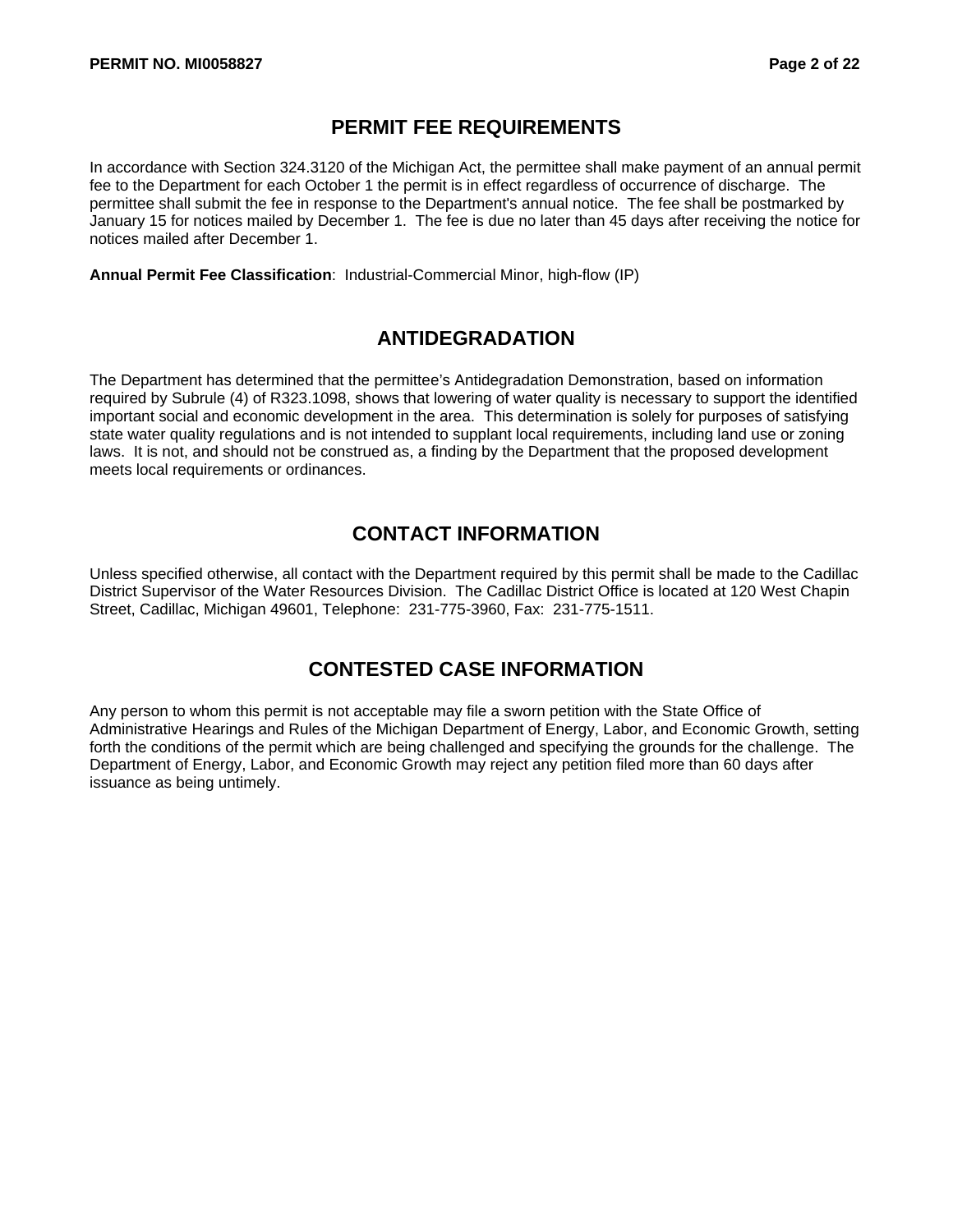### **Section A. Limitations and Monitoring Requirements**

# **1. Final Effluent Limitations, Monitoring Point 001A**

During the period beginning on the effective date of this permit and lasting until the expiration date of this permit, the permittee is authorized to discharge a maximum of 0.185 MGD of treated cement kiln dust leachate (collected from the East Park area) and diverted groundwater from the diversion wells (at East Park) from Monitoring Point 001A through Outfall 001 via a discharge pipe and storm sewers. Outfall 001 discharges to Little Traverse Bay. Such discharge shall be limited and monitored by the permittee as specified below.

|                                                                                        |                | <b>Maximum Limits for</b><br><b>Quantity or Loading</b> |              | <b>Maximum Limits for</b><br><b>Quality or Concentration</b> |                   |                      | <b>Monitoring Sample</b>                              |                                   |
|----------------------------------------------------------------------------------------|----------------|---------------------------------------------------------|--------------|--------------------------------------------------------------|-------------------|----------------------|-------------------------------------------------------|-----------------------------------|
| <b>Parameter</b>                                                                       | <b>Monthly</b> | <b>Daily</b>                                            | <b>Units</b> | <b>Monthly</b>                                               | <b>Daily</b>      | <b>Units</b>         | <b>Frequency</b>                                      | <b>Type</b>                       |
| <b>Flow</b>                                                                            | (report)       | (report)                                                | <b>MGD</b>   |                                                              |                   | ---                  | Daily                                                 | <b>Report Total</b><br>Daily Flow |
| <b>Total Mercury</b><br>Influent<br>After Treatment and Prior to Dilution<br>Discharge | 0.000002       | ---                                                     | lbs/day      | (report)<br>(report)<br>1.3                                  | ---<br>---<br>--- | ng/l<br>ng/l<br>ng/l | 2X Monthly Grab<br>2X Monthly Grab<br>2X Monthly Grab |                                   |
| <b>Acute Toxicity</b>                                                                  | ---            | ---                                                     |              | ---                                                          | 1.0               | TU <sub>A</sub>      | Monthly                                               | 24-Hr Composite                   |
| <b>Chronic Toxicity</b>                                                                | ---            | ---                                                     | ---          | 11                                                           | ---               | TU <sub>c</sub>      | <b>Monthly</b>                                        | 24-Hr Composite                   |
| <b>Total Dissolved Solids</b>                                                          | ---            | ---                                                     | ---          | (report)                                                     | (report)          | mg/l                 | Daily                                                 | Grab                              |
| Ammonia Nitrogen (as N)                                                                | ---            |                                                         | ---          | (report)                                                     | (report)          | mg/l                 | Daily                                                 | Grab                              |
| <b>Equipment Inspection</b>                                                            | (report)       | ---                                                     | ---          |                                                              |                   | ---                  | Daily                                                 | Visual                            |
| <b>Outfall Observation</b>                                                             | (report)       | ---                                                     |              |                                                              |                   | ---                  | Daily                                                 | Visual                            |
|                                                                                        |                |                                                         |              | <b>Minimum Maximum</b><br><b>Daily</b>                       | <b>Daily</b>      |                      |                                                       |                                   |
| Dissolved Oxygen                                                                       |                |                                                         |              | 4.0                                                          | $---$             | mg/l                 | Daily                                                 | Grab                              |
| pH                                                                                     |                |                                                         |              | 6.5                                                          | 9.0               | S.U.                 | Daily                                                 | Grab                              |

#### a. Narrative Standard

The receiving water shall contain no turbidity, color, oil films, floating solids, foams, settleable solids, suspended solids, or deposits as a result of this discharge in unnatural quantities which are or may become injurious to any designated use.

#### b. Monitoring Location

Samples, measurements, and observations taken in compliance with the monitoring requirements above shall be taken prior to discharge to Little Traverse Bay.

#### c. Outfall Observation

Any unusual characteristics of the discharge (i.e., unnatural turbidity, color, oil film, floating solids, foams, settleable solids, suspended solids, or deposits) shall be reported within 24 hours to the Department followed with a written report within five (5) days detailing the findings of the investigation and the steps taken to correct the condition.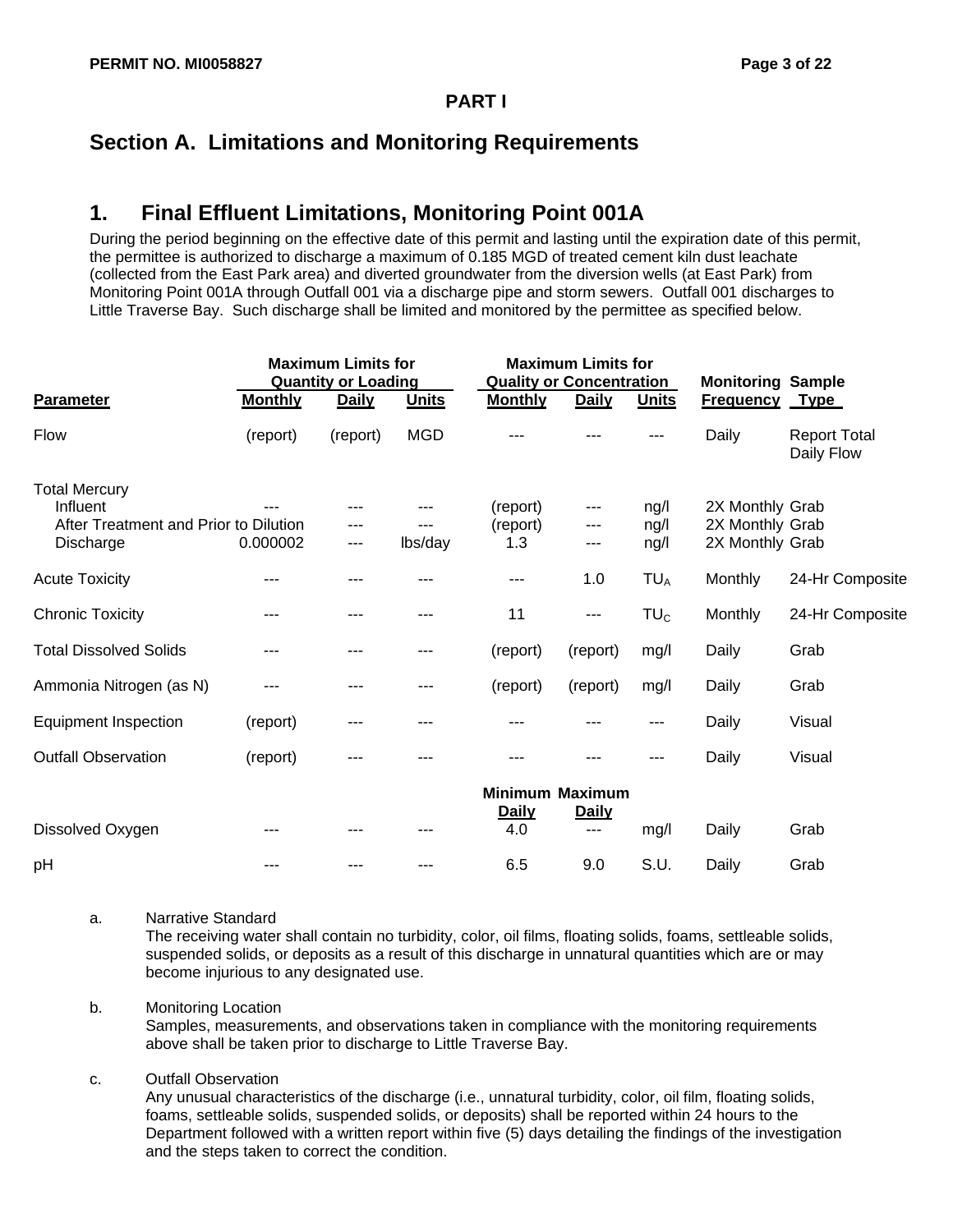### **Section A. Limitations and Monitoring Requirements**

#### d. Water Treatment Additives

This permit does not authorize the discharge of water additives without approval from the Department. Approval of water additives is authorized under separate correspondence. Water additives include any material that is added to water used at the facility or to a wastewater generated by the facility to condition or treat the water. In the event a permittee proposes to discharge water additives, including an increased discharge concentration of a previously approved water additive, the permittee shall submit a request to the Department for approval. See Part I.A.3. for information on requesting water treatment additive use.

#### e. Total Mercury Testing Requirements

The analytical protocol for total mercury shall be in accordance with EPA Method 1631, Revision E, "Mercury in Water by Oxidation, Purge and Trap, and Cold Vapor Atomic Fluorescence Spectrometry". The quantification level for total mercury shall be 0.5 ng/l, unless a higher level is appropriate because of sample matrix interference. Justification for higher quantification levels shall be submitted to the Department within 30 days of such determination.

The use of clean technique sampling procedures is required unless the permittee can demonstrate to the Department that an alternative sampling procedure is representative of the discharge. Guidance for clean technique sampling is contained in: EPA Method 1669, *Sampling Ambient Water for Trace Metals at EPA Water Quality Criteria Levels (Sampling Guidance)*, EPA-821-R96-001, July 1996. Information and data documenting the permittee's sampling and analytical protocols and data acceptability shall be submitted to the Department upon request.

After one (1) year of total mercury monitoring, the permittee may request a reduction in monitoring frequency. This request shall contain an explanation as to why the reduced monitoring is appropriate and shall be submitted to the Department. Upon receipt of written approval and consistent with such approval, the permittee may reduce the monitoring frequency for total mercury indicated in Part I.A.1. of this permit. The monitoring frequency shall not be reduced to less than monthly. The Department may revoke the approval for reduced monitoring at any time upon notification to the permittee.

#### f. Whole Effluent Toxicity Final Requirements

Test species shall include fathead minnow **and** *Ceriodaphnia dubia*. Testing and reporting procedures shall follow procedures contained in EPA/600/4-91/002, "Short-term Methods for Estimating the Chronic Toxicity of Effluents and Receiving Waters to Freshwater Organisms (Fourth Edition)." When the effluent ammonia nitrogen (as N) concentration is greater than 3 mg/l, the pH of the toxicity test shall be maintained at a pH of 8 Standard Units. The acute toxic unit  $(TU_A)$  value and chronic toxic unit  $(TU_C)$ value for **each species tested** shall be reported on the Discharge Monitoring Report (DMR). If multiple chronic toxicity tests for the same species are performed during the month, the maximum  $TU<sub>A</sub>$  value and monthly average TU<sub>C</sub> value for the species shall be reported. For each species not tested, the permittee shall enter **"\*W"** on the DMR. Completed toxicity test reports for each test conducted shall be retained by the permittee in accordance with the requirements of Part II.B.5. of this permit and shall be available for review by the Department upon request. After one (1) year of toxicity testing and upon approval of the Department, the toxicity tests may be performed using the more sensitive species identified in the toxicity database. If a more sensitive species cannot be identified, the toxicity tests shall be performed with both species. Toxicity test data acceptability is contingent upon validation of the test method by the testing laboratory. Such validation shall be submitted to the Department upon request.

If the final effluent limitations of 11 TU<sub>C</sub> or 1.0 TU<sub>A</sub> for monitoring point 001A are not being met, the permittee shall immediately terminate the discharge from monitoring point 001A and notify the Department of this action. Prior to resuming discharge, the permittee shall notify the Department that measures have been taken to consistently achieve the final effluent limitations of 11 TU<sub>C</sub> and 1.0 TU<sub>A</sub> for monitoring point 001A.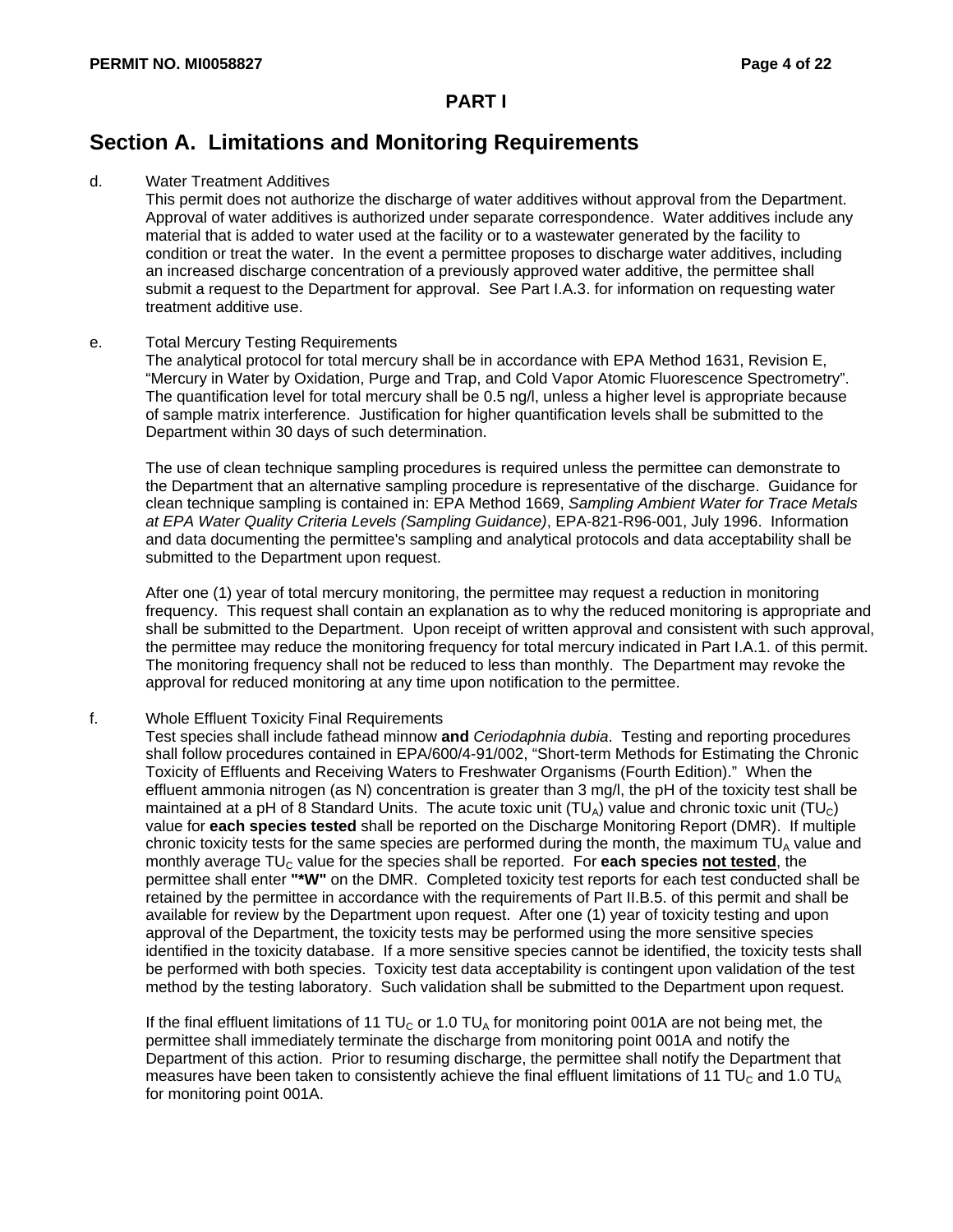### **Section A. Limitations and Monitoring Requirements**

After one (1) year of toxicity testing, the permittee may request a reduction in monitoring frequency. This request shall be submitted to the Department. Upon receipt of written approval and consistent with such approval, the permittee may reduce the monitoring frequency indicated in Part I.A.1. of this permit. The monitoring frequency shall not be reduced to less than quarterly. The Department may revoke the approval for reduced monitoring at any time upon notification to the permittee.

### **2. Final Effluent Limitations, Monitoring Point 002A**

During the period beginning on the effective date of this permit and lasting until the expiration date of this permit, the permittee is authorized to discharge a maximum of 1.05 MGD of treated cement kiln dust leachate (collected from the Development Site area) and clean groundwater (old City of Petoskey Well #3) from Monitoring Point 002A through Outfall 002 via a discharge pipe. Outfall 002 discharges to Little Traverse Bay. Such discharge shall be limited and monitored by the permittee as specified below.

|                                       |                | <b>Maximum Limits for</b>  |              | <b>Maximum Limits for</b>       |                       |                          |                  |                                   |
|---------------------------------------|----------------|----------------------------|--------------|---------------------------------|-----------------------|--------------------------|------------------|-----------------------------------|
|                                       |                | <b>Quantity or Loading</b> |              | <b>Quality or Concentration</b> |                       | <b>Monitoring Sample</b> |                  |                                   |
| <b>Parameter</b>                      | <b>Monthly</b> | <b>Daily</b>               | <b>Units</b> | <b>Monthly</b>                  | <b>Daily</b>          | <b>Units</b>             | <b>Frequency</b> | <u>Type</u>                       |
| Flow                                  | (report)       | (report)                   | <b>MGD</b>   | ---                             | ---                   | ---                      | Daily            | <b>Report Total</b><br>Daily Flow |
| <b>Total Mercury</b>                  |                |                            |              |                                 |                       |                          |                  |                                   |
| Influent                              |                | ---                        | ---          | (report)                        | ---                   | ng/l                     | 2X Monthly Grab  |                                   |
| After Treatment and Prior to Dilution |                | ---                        | ---          | (report)                        | ---                   | ng/l                     | 2X Monthly Grab  |                                   |
| Discharge                             | 0.000011       | $---$                      | lbs/day      | 1.3                             | ---                   | ng/l                     | 2X Monthly Grab  |                                   |
| <b>Acute Toxicity</b>                 | ---            |                            |              | ---                             | 1.0                   | TU <sub>A</sub>          | Monthly          | 24-Hr Composite                   |
| <b>Chronic Toxicity</b>               | ---            | ---                        |              | 11                              | ---                   | TU <sub>c</sub>          | Monthly          | 24-Hr Composite                   |
| <b>Total Dissolved Solids</b>         |                |                            |              | (report)                        | (report)              | mg/l                     | Daily            | Grab                              |
| <b>Equipment Inspection</b>           | (report)       |                            |              |                                 |                       |                          | Daily            | Visual                            |
| <b>Outfall Observation</b>            | (report)       | ---                        |              |                                 |                       | ---                      | Daily            | Visual                            |
|                                       |                |                            |              | <b>Minimum Maximum</b>          |                       |                          |                  |                                   |
| Dissolved Oxygen                      |                |                            |              | <b>Daily</b><br>4.0             | <b>Daily</b><br>$---$ | mg/l                     | Daily            | Grab                              |

pH --- --- --- 6.5 9.0 S.U. Daily Grab

a. Narrative Standard

The receiving water shall contain no turbidity, color, oil films, floating solids, foams, settleable solids, suspended solids, or deposits as a result of this discharge in unnatural quantities which are or may become injurious to any designated use.

#### b. Monitoring Location

Samples, measurements, and observations taken in compliance with the monitoring requirements above shall be taken prior to discharge to Little Traverse Bay.

#### c. Outfall Observation

Any unusual characteristics of the discharge (i.e., unnatural turbidity, color, oil film, floating solids, foams, settleable solids, suspended solids, or deposits) shall be reported within 24 hours to the Department followed with a written report within five (5) days detailing the findings of the investigation and the steps taken to correct the condition.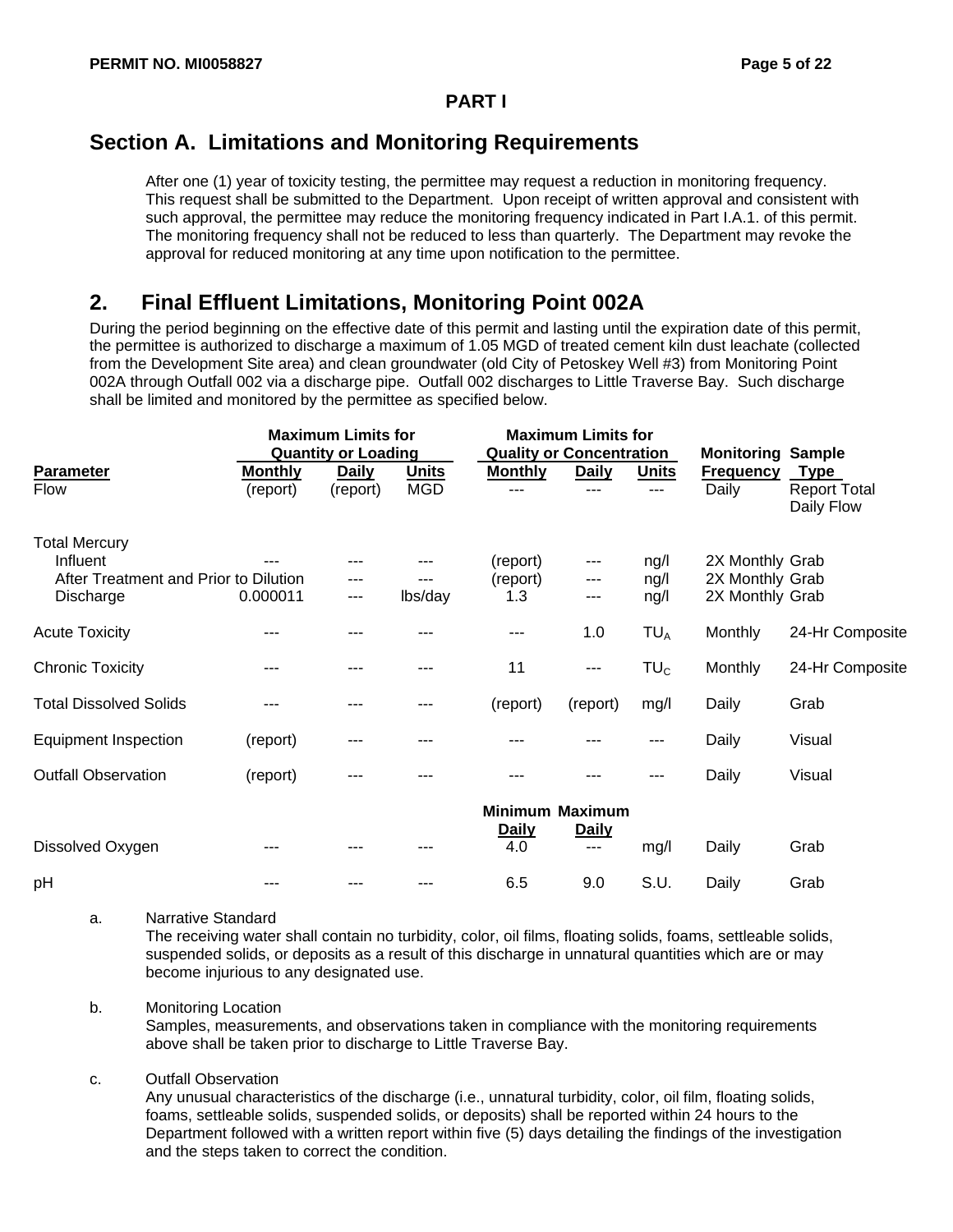### **Section A. Limitations and Monitoring Requirements**

#### d. Water Treatment Additives

This permit does not authorize the discharge of water additives without approval from the Department. Approval of water additives is authorized under separate correspondence. Water additives include any material that is added to water used at the facility or to a wastewater generated by the facility to condition or treat the water. In the event a permittee proposes to discharge water additives, including an increased discharge concentration of a previously approved water additive, the permittee shall submit a request to the Department for approval. See Part I.A.3. for information on requesting water treatment additive use.

#### e. Total Mercury Testing Requirements

The analytical protocol for total mercury shall be in accordance with EPA Method 1631, Revision E, "Mercury in Water by Oxidation, Purge and Trap, and Cold Vapor Atomic Fluorescence Spectrometry". The quantification level for total mercury shall be 0.5 ng/l, unless a higher level is appropriate because of sample matrix interference. Justification for higher quantification levels shall be submitted to the Department within 30 days of such determination.

The use of clean technique sampling procedures is required unless the permittee can demonstrate to the Department that an alternative sampling procedure is representative of the discharge. Guidance for clean technique sampling is contained in: EPA Method 1669, *Sampling Ambient Water for Trace Metals at EPA Water Quality Criteria Levels (Sampling Guidance)*, EPA-821-R96-001, July 1996. Information and data documenting the permittee's sampling and analytical protocols and data acceptability shall be submitted to the Department upon request.

After one (1) year of total mercury monitoring, the permittee may request a reduction in monitoring frequency. This request shall contain an explanation as to why the reduced monitoring is appropriate and shall be submitted to the Department. Upon receipt of written approval and consistent with such approval, the permittee may reduce the monitoring frequency for total mercury indicated in Part I.A.2. of this permit. The monitoring frequency shall not be reduced to less than monthly. The Department may revoke the approval for reduced monitoring at any time upon notification to the permittee.

#### f. Whole Effluent Toxicity Final Requirements

Test species shall include fathead minnow **and** *Ceriodaphnia dubia*. Testing and reporting procedures shall follow procedures contained in EPA/600/4-91/002, "Short-term Methods for Estimating the Chronic Toxicity of Effluents and Receiving Waters to Freshwater Organisms (Fourth Edition)." When the effluent ammonia nitrogen (as N) concentration is greater than 3 mg/l, the pH of the toxicity test shall be maintained at a pH of 8 Standard Units. The acute toxic unit  $(TU_A)$  value and chronic toxic unit  $(TU_C)$ value for **each species tested** shall be reported on the Discharge Monitoring Report (DMR). If multiple chronic toxicity tests for the same species are performed during the month, the maximum  $TU<sub>A</sub>$  value and monthly average TU<sub>C</sub> value for the species shall be reported. For each species not tested, the permittee shall enter **"\*W"** on the DMR. Completed toxicity test reports for each test conducted shall be retained by the permittee in accordance with the requirements of Part II.B.5. of this permit and shall be available for review by the Department upon request. After one (1) year of toxicity testing and upon approval of the Department, the toxicity tests may be performed using the more sensitive species identified in the toxicity database. If a more sensitive species cannot be identified, the toxicity tests shall be performed with both species. Toxicity test data acceptability is contingent upon validation of the test method by the testing laboratory. Such validation shall be submitted to the Department upon request.

If the final effluent limitations of 11 TU<sub>C</sub> or 1.0 TU<sub>A</sub> for monitoring point 002A are not being met, the permittee shall immediately terminate the discharge from monitoring point 002A and notify the Department of this action. Prior to resuming discharge, the permittee shall notify the Department that measures have been taken to consistently achieve the final effluent limitations of 11 TU<sub>C</sub> and 1.0 TU<sub>A</sub> for monitoring point 002A.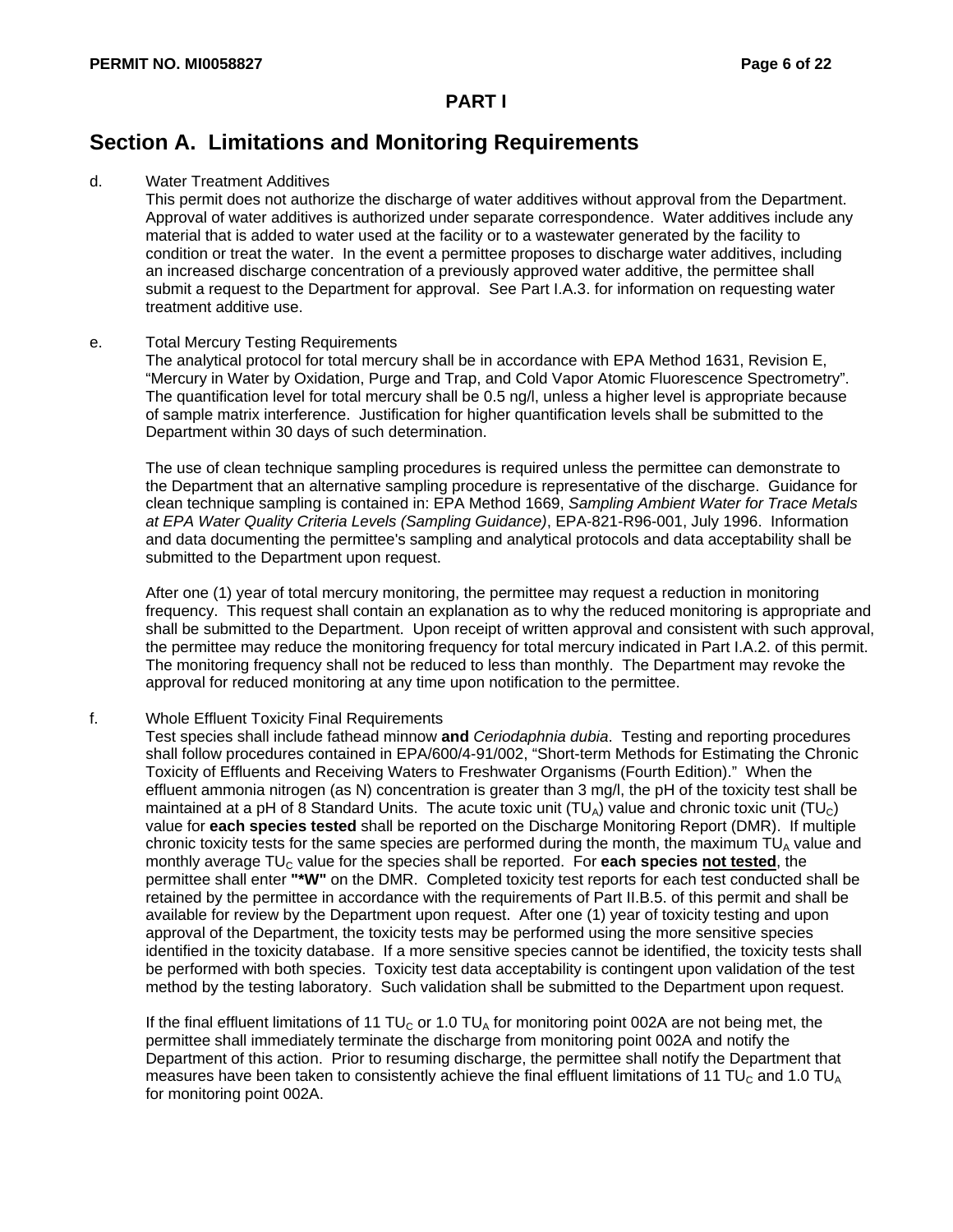### **Section A. Limitations and Monitoring Requirements**

After one (1) year of toxicity testing, the permittee may request a reduction in monitoring frequency. This request shall be submitted to the Department. Upon receipt of written approval and consistent with such approval, the permittee may reduce the monitoring frequency indicated in Part I.A.2. of this permit. The monitoring frequency shall not be reduced to less than quarterly. The Department may revoke the approval for reduced monitoring at any time upon notification to the permittee.

### **3. Request for Discharge of Water Treatment Additives**

In the event a permittee proposes to discharge water additives, the permittee shall submit a request to discharge water additives to the Department for approval. Such requests shall be sent to the Surface Water Assessment Section, Water Resources Division, Department of Natural Resources and Environment, P.O. Box 30273, Lansing, Michigan 48909, with a copy to the Department contact listed on the cover page of this permit. Instructions to submit a request electronically may be obtained via the Internet (http://www.michigan.gov/dnre and on the left side of the screen click on Water, Water Quality Monitoring, and Assessment of Michigan Waters; then click on the Water Treatment Additive List which is under the Information banner). Written approval from the Department to discharge such additives at specified levels shall be obtained prior to discharge by the permittee. Additional monitoring and reporting may be required as a condition for the approval to discharge the additive.

A request to discharge water additives shall include all of the following water additive usage and discharge information:

- a. Material Safety Data Sheet;
- b. the proposed water additive discharge concentration;
- c. the discharge frequency (i.e., number of hours per day and number of days per year);
- d. the monitoring point from which the product is to be discharged;
- e. the type of removal treatment, if any, that the water additive receives prior to discharge;
- f. product function (i.e. microbiocide, flocculant, etc.);
- g. a 48-hour LC<sub>50</sub> or EC<sub>50</sub> for a North American freshwater planktonic crustacean (either *Ceriodaphnia sp., Daphnia sp., or Simocephalus sp*.); and
- h. the results of a toxicity test for one other North American freshwater aquatic species (other than a planktonic crustacean) that meets a minimum requirement of Rule 323.1057(2) of the Water Quality Standards.

Prior to submitting the request, the permittee may contact the Surface Water Assessment Section by telephone at 517-335-1180 or via the Internet at the address given above to determine if the Department has the product toxicity data required by items g. and h. above. If the Department has the data, the permittee will not need to submit product toxicity data.

### **4. Cessation of Discharge**

If the final effluent limitations specified for outfalls 001 or 002 are not being met, the permittee shall immediately terminate the discharge(s) from the applicable outfall(s) and notify the Department of this action. Prior to resuming discharge, the permittee shall notify the Department that measures have been taken to consistently achieve the final effluent limitations.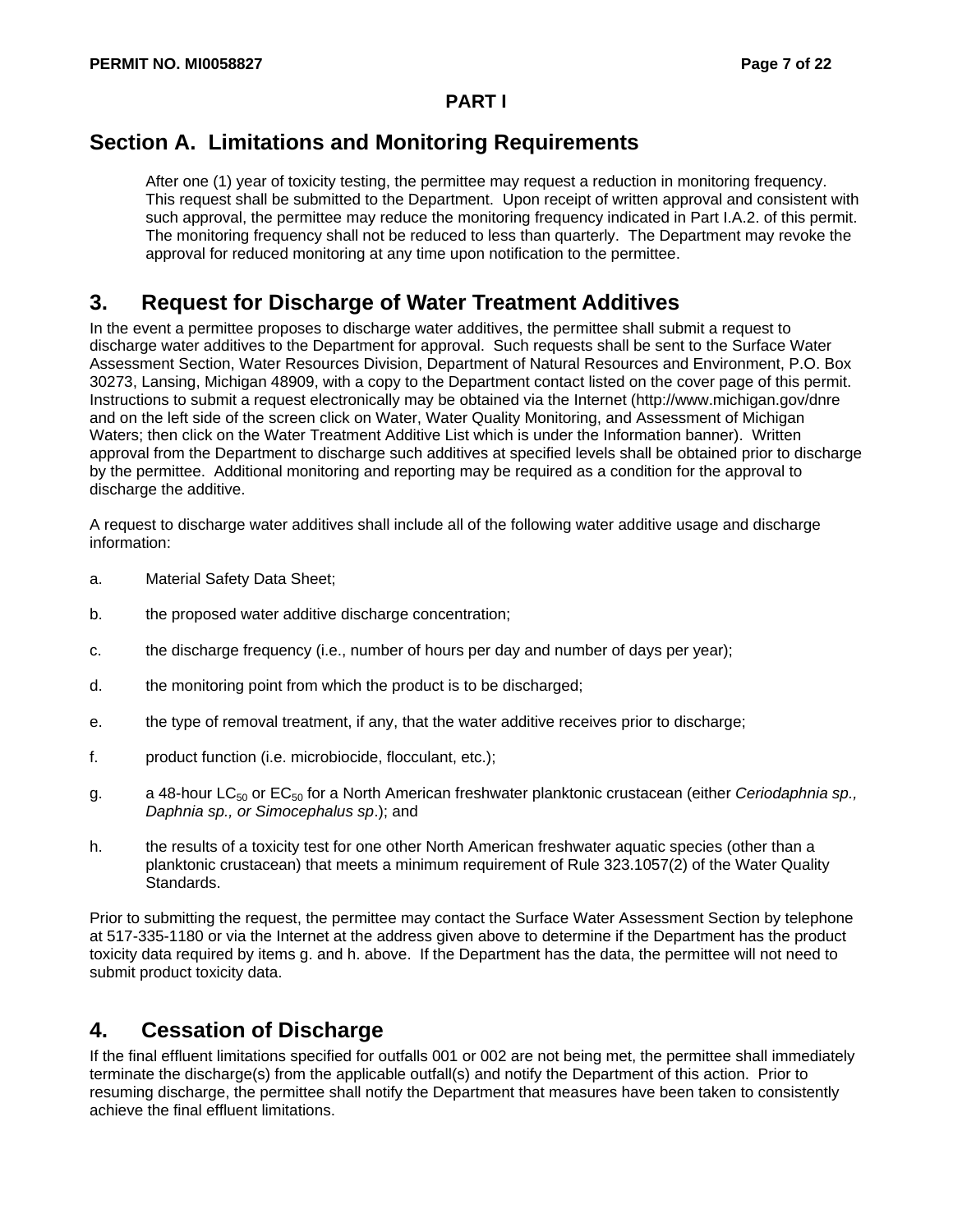## **Section A. Limitations and Monitoring Requirements**

#### **5. Short Term Waste Characterization Study**

As a condition of this permit, the permittee shall monitor the discharges from monitoring points 001A and 002A for the constituents, at the frequency, duration and quantification level specified below. The results of the analysis of such monitoring shall be submitted to the Department by January 31, 2012. If, upon review of the analysis, it is determined that any of the materials or constituents require limiting to protect the receiving waters in accordance with applicable water quality standards, the permit may then be modified by the Department in accordance with applicable laws and rules. These monitoring requirements shall be repeated after the Captur treatment system is installed at monitoring point 001A and if the operating ultrafiltration treatment system is replaced by the Captur treatment system at monitoring point 002A. Beginning in 2013, the permittee shall monitor annually the discharges from monitoring points 001A and 002A for the constituents and quantification level specified below.

| Constituent            | Sample<br>Type | Sample<br><b>Frequency</b> | Sample<br><b>Duration</b> | Analytical Method and/or<br><b>Quantification Level</b> |
|------------------------|----------------|----------------------------|---------------------------|---------------------------------------------------------|
| <b>Total Antimony</b>  | Grab           | Monthly                    | One (1) Year              | $1.0$ ug/l                                              |
| <b>Total Arsenic</b>   | Grab           | Monthly                    | One (1) Year              | $1.0$ ug/l                                              |
| <b>Total Barium</b>    | Grab           | Monthly                    | One (1) Year              | 5.0 ug/l                                                |
| <b>Total Beryllium</b> | Grab           | Monthly                    | One (1) Year              | $1.0$ ug/l                                              |
| <b>Total Boron</b>     | Grab           | Monthly                    | One (1) Year              | 20 ug/l                                                 |
| <b>Total Cadmium</b>   | Grab           | Monthly                    | One (1) Year              | $0.2$ ug/l                                              |
| <b>Total Chromium</b>  | Grab           | Monthly                    | One (1) Year              | $1.0$ ug/l                                              |
| <b>Total Copper</b>    | Grab           | Monthly                    | One (1) Year              | $1.0$ ug/l                                              |
| <b>Total Lead</b>      | Grab           | Monthly                    | One (1) Year              | $1.0$ ug/l                                              |
| <b>Total Manganese</b> | Grab           | Monthly                    | One (1) Year              | $5.0$ ug/l                                              |
| Total Molybdenum       | Grab           | Monthly                    | One (1) Year              | 25 ug/l                                                 |
| <b>Total Nickel</b>    | Grab           | Monthly                    | One (1) Year              | $2.0$ ug/l                                              |
| <b>Total Selenium</b>  | Grab           | Monthly                    | One (1) Year              | $1.0$ ug/l                                              |
| <b>Total Silver</b>    | Grab           | Monthly                    | One (1) Year              | $0.2$ ug/l                                              |
| <b>Total Strontium</b> | Grab           | Monthly                    | One (1) Year              | 5.0 ug/l                                                |
| <b>Total Thallium</b>  | Grab           | Monthly                    | One (1) Year              | $2.0$ ug/l                                              |
| <b>Total Vanadium</b>  | Grab           | Monthly                    | One (1) Year              | $2.0$ ug/l                                              |
| <b>Total Zinc</b>      | Grab           | Monthly                    | One (1) Year              | 10 ug/l                                                 |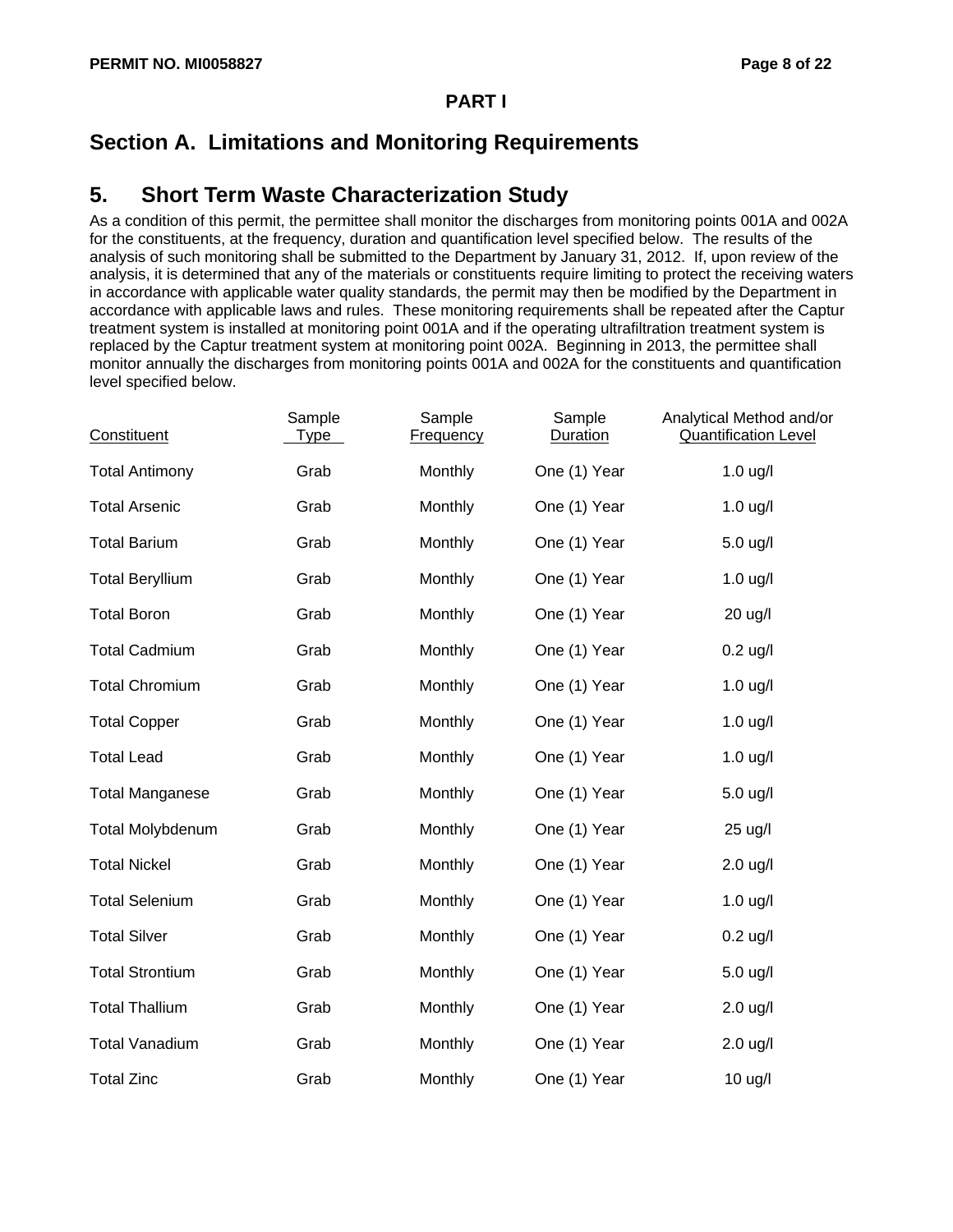## **Section A. Limitations and Monitoring Requirements**

#### **6. Facility Contact**

The "Facility Contact" was specified in the application. The permittee may replace the facility contact at any time, and shall notify the Department in writing within 10 days after replacement (including the name, address and telephone number of the new facility contact).

- a. The facility contact shall be (or a duly authorized representative of this person):
	- for a corporation, a principal executive officer of at least the level of vice president, or a designated representative, if the representative is responsible for the overall operation of the facility from which the discharge described in the permit application or other NPDES form originates,
	- for a partnership, a general partner,
	- for a sole proprietorship, the proprietor, or
	- for a municipal, state, or other public facility, either a principal executive officer, the mayor, village president, city or village manager or other duly authorized employee.
- b. A person is a duly authorized representative only if:
	- the authorization is made in writing to the Department by a person described in paragraph a. of this section; and
	- the authorization specifies either an individual or a position having responsibility for the overall operation of the regulated facility or activity such as the position of plant manager, operator of a well or a well field, superintendent, position of equivalent responsibility, or an individual or position having overall responsibility for environmental matters for the facility (a duly authorized representative may thus be either a named individual or any individual occupying a named position).

Nothing in this section obviates the permittee from properly submitting reports and forms as required by law.

### **7. Total Mercury Treatment**

Beginning on the effective date of this permit, and every six months thereafter, the permittee shall submit a status report on the Captur treatment systems until they are in operation.

#### Outfall 001 – East Park

On or before December 31, 2012, the permittee shall design, construct, and operate the Captur treatment system to remove total mercury from the cement kiln dust leachate collected from the East Park area prior to mixing with diverted upstream groundwater and discharging through outfall 001 to Little Traverse Bay.

#### Outfall 002 – Development Site

On or before December 31, 2012, the permittee shall also replace the operating ultrafiltration treatment system with the Captur treatment system at outfall 002 for treating cement kiln dust leachate collected from the Development Site area prior to dilution and discharging through outfall 002 to Little Traverse Bay. This requirement only applies if the operating ultrafiltration system is unable to treat the mercury in the cement kiln dust leachate to below 1.3 ng/l. This requirement does not apply if the permittee demonstrates that the Captur system does not further reduce the mercury level in the cement kiln dust leachate.

#### **8. Discharge to the Groundwaters**

This site is a known source of groundwater pollution. The issuance of this permit does not authorize any discharge to the groundwaters or venting of contaminated groundwaters to the surface waters, nor does it constitute a release of liability for any groundwater contamination at or around the site. The state reserves its rights to seek remedies to abate any groundwater contamination.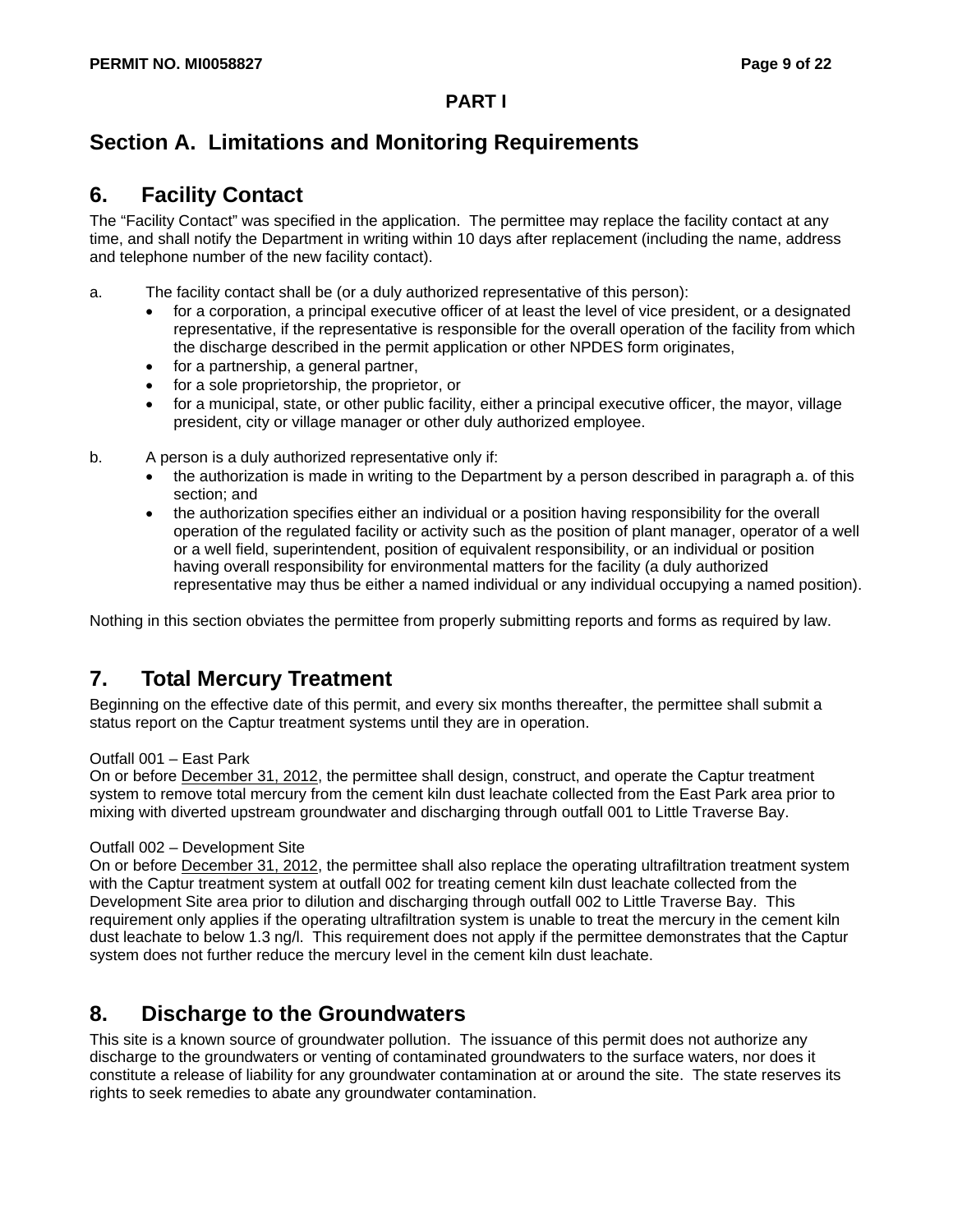# **Section A. Definitions**

This list of definitions may include terms not applicable to this permit.

**Acute toxic unit (TU<sub>A</sub>)** means 100/LC<sub>50</sub> where the LC<sub>50</sub> is determined from a whole effluent toxicity (WET) test which produces a result that is statistically or graphically estimated to be lethal to 50% of the test organisms.

**Bioaccumulative chemical of concern (BCC)** means a chemical which, upon entering the surface waters, by itself or as its toxic transformation product, accumulates in aquatic organisms by a human health bioaccumulation factor of more than 1000 after considering metabolism and other physiochemical properties that might enhance or inhibit bioaccumulation. The human health bioaccumulation factor shall be derived according to R 323.1057(5). Chemicals with half-lives of less than 8 weeks in the water column, sediment, and biota are not BCCs. The minimum bioaccumulation concentration factor (BAF) information needed to define an organic chemical as a BCC is either a field-measured BAF or a BAF derived using the biota-sediment accumulation factor (BSAF) methodology. The minimum BAF information needed to define an inorganic chemical as a BCC, including an organometal, is either a field-measured BAF or a laboratory-measured bioconcentration factor (BCF). The BCCs to which these rules apply are identified in Table 5 of R 323.1057 of the Water Quality Standards.

**Biosolids** are the solid, semisolid, or liquid residues generated during the treatment of sanitary sewage or domestic sewage in a treatment works. This includes, but is not limited to, scum or solids removed in primary, secondary, or advanced wastewater treatment processes and a derivative of the removed scum or solids.

**Bulk biosolids** means biosolids that are not sold or given away in a bag or other container for application to a lawn or home garden.

**Chronic toxic unit (TU<sub>C</sub>)** means 100/MATC or 100/IC<sub>25</sub>, where the maximum acceptable toxicant concentration (MATC) and  $IC_{25}$  are expressed as a percent effluent in the test medium.

**Class B Biosolids** refers to material that has met the Class B pathogen reduction requirements or equivalent treatment by a Process to Significantly Reduce Pathogens (PSRP) in accordance with the Part 24 Rules. Processes include aerobic digestion, composting, anaerobic digestion, lime stabilization and air drying.

**Daily concentration** is the sum of the concentrations of the individual samples of a parameter divided by the number of samples taken during any calendar day. If the parameter concentration in any sample is less than the quantification limit, regard that value as zero when calculating the daily concentration. The daily concentration will be used to determine compliance with any maximum and minimum daily concentration limitations (except for pH and dissolved oxygen). When required by the permit, report the maximum calculated daily concentration for the month in the "MAXIMUM" column under "QUALITY OR CONCENTRATION" on the Discharge Monitoring Reports (DMRs).

For pH, report the maximum value of any individual sample taken during the month in the "MAXIMUM" column under "QUALITY OR CONCENTRATION" on the DMRs and the minimum value of any individual sample taken during the month in the "MINIMUM" column under "QUALITY OR CONCENTRATION" on the DMRs. For dissolved oxygen, report the minimum concentration of any individual sample in the "MINIMUM" column under "QUALITY OR CONCENTRATION" on the DMRs.

**Daily loading** is the total discharge by weight of a parameter discharged during any calendar day. This value is calculated by multiplying the daily concentration by the total daily flow and by the appropriate conversion factor. The daily loading will be used to determine compliance with any maximum daily loading limitations. When required by the permit, report the maximum calculated daily loading for the month in the "MAXIMUM" column under "QUANTITY OR LOADING" on the DMRs.

**Department** means the Michigan Department of Natural Resources and Environment.

**Detection Level** means the lowest concentration or amount of the target analyte that can be determined to be different from zero by a single measurement at a stated level of probability.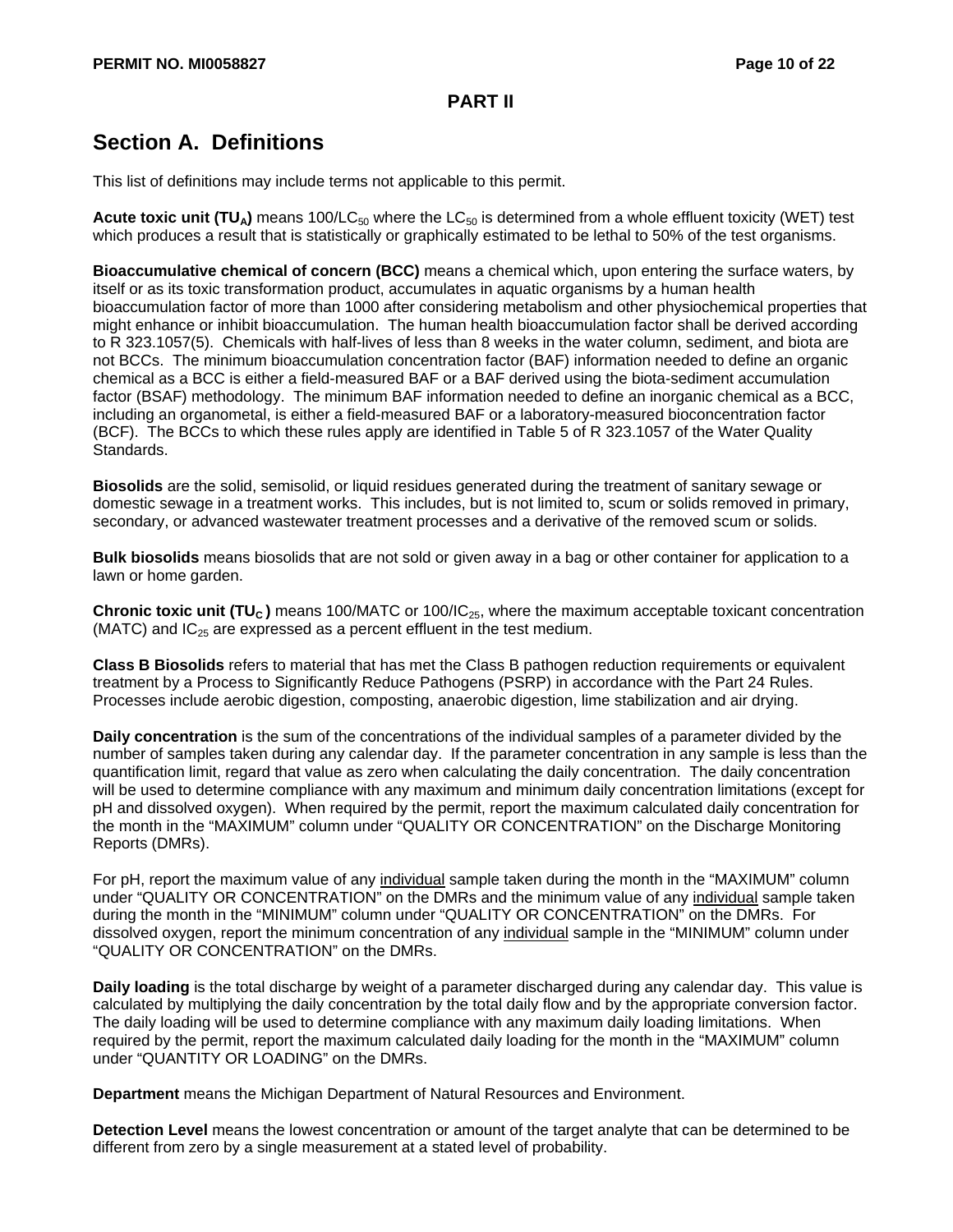# **Section A. Definitions**

**Discharge Event** is a discrete occurrence during which effluent is discharged to the surface water up to 10 days of a consecutive 14 day period.

**EC50** means a statistically or graphically estimated concentration that is expected to cause 1 or more specified effects in 50% of a group of organisms under specified conditions.

**Fecal coliform bacteria monthly** is the geometric mean of the samples collected in a calendar month (or 30 consecutive days). The calculated monthly value will be used to determine compliance with the maximum monthly fecal coliform bacteria limitations. When required by the permit, report the calculated monthly value in the "AVERAGE" column under "QUALITY OR CONCENTRATION" on the DMRs. FOR SEASONAL LAGOON DISCHARGES ONLY: If the period in which the discharge occurred was partially in each of two months, the monthly average shall be reported on the DMR of the month in which the last day of discharge occurred..

**Fecal coliform bacteria 7-day** is the geometric mean of the samples collected in any 7-day period. The calculated 7-day value will be used to determine compliance with the maximum 7-day fecal coliform bacteria limitations. When required by the permit, report the maximum calculated 7-day concentration for the month in the "MAXIMUM" column under "QUALITY OR CONCENTRATION" on the DMRs. FOR SEASONAL LAGOON DISCHARGES ONLY: If the seven day period was partially in each of two months, the seven day average shall be reported on the DMR of the month in which the last day of discharge occurred.

**Flow Proportioned sample** is a composite sample with the sample volume proportional to the effluent flow.

**Grab sample** is a single sample taken at neither a set time nor flow.

**Geometric Mean** is the average of the logarithmic values of a base 10 data set, converted back to a base 10 number.

**IC**<sub>25</sub> means the toxicant concentration that would cause a 25% reduction in a nonquantal biological measurement for the test population.

**Interference** is a discharge which, alone or in conjunction with a discharge or discharges from other sources, both: 1) inhibits or disrupts the POTW, its treatment processes or operations, or its sludge processes, use or disposal; and 2) therefore, is a cause of a violation of any requirement of the POTW's NPDES permit (including an increase in the magnitude or duration of a violation) or, of the prevention of sewage sludge use or disposal in compliance with the following statutory provisions and regulations or permits issued thereunder (or more stringent state or local regulations): Section 405 of the Clean Water Act, the Solid Waste Disposal Act (SWDA) (including Title II, more commonly referred to as the Resource Conservation and Recovery Act (RCRA), and including state regulations contained in any state sludge management plan prepared pursuant to Subtitle D of the SWDA), the Clean Air Act, the Toxic Substances Control Act, and the Marine Protection, Research and Sanctuaries Act. [This definition does not apply to sample matrix interference.]

**Land Application** means spraying or spreading biosolids or a biosolids derivative onto the land surface, injecting below the land surface, or incorporating into the soil so that the biosolids or biosolids derivative can either condition the soil or fertilize crops or vegetation grown in the soil.

LC<sub>50</sub> means a statistically or graphically estimated concentration that is expected to be lethal to 50% of a group of organisms under specified conditions.

**Maximum acceptable toxicant concentration (MATC)** means the concentration obtained by calculating the geometric mean of the lower and upper chronic limits from a chronic test. A lower chronic limit is the highest tested concentration that did not cause the occurrence of a specific adverse effect. An upper chronic limit is the lowest tested concentration which did cause the occurrence of a specific adverse effect and above which all tested concentrations caused such an occurrence.

**MGD** means million gallons per day.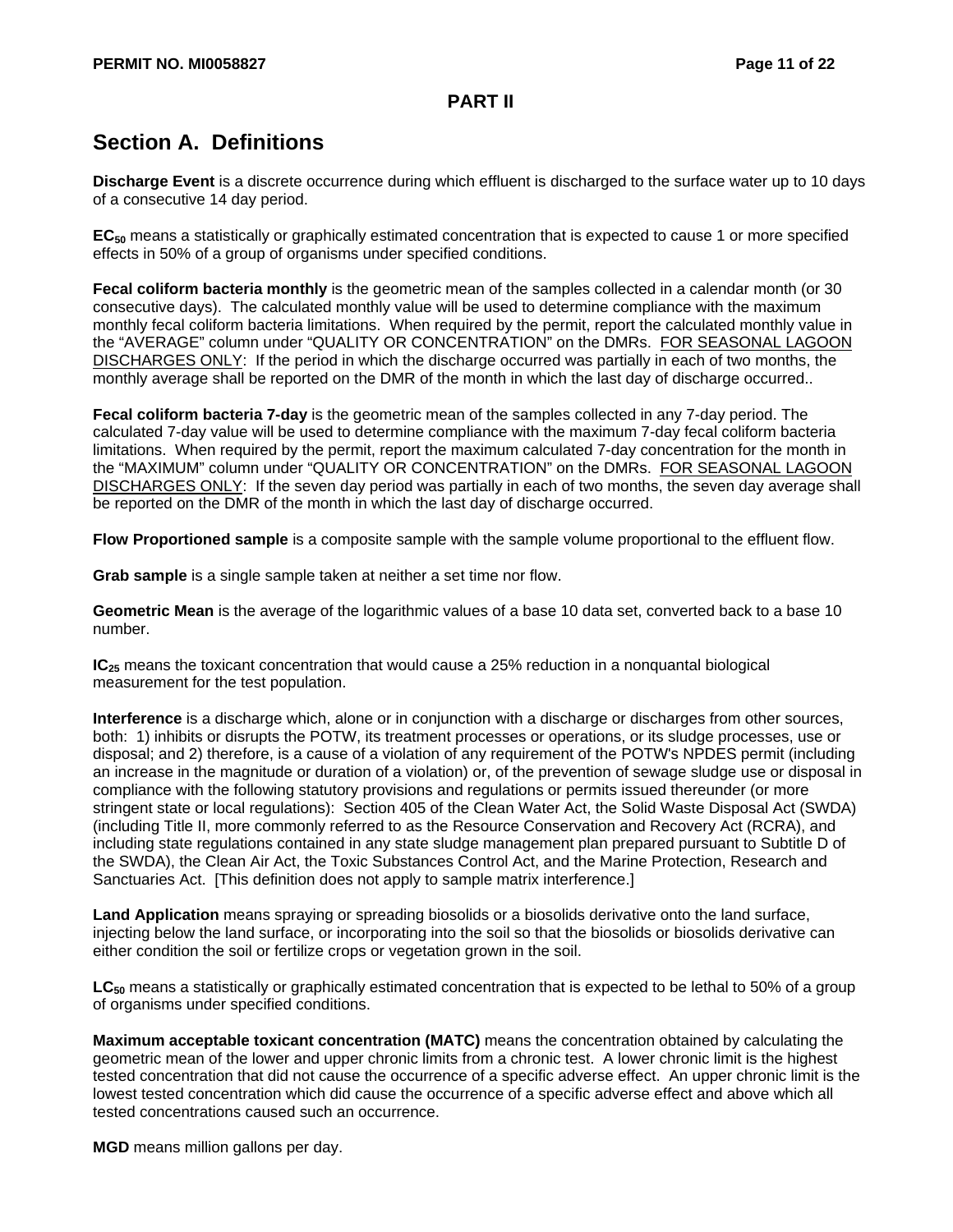# **Section A. Definitions**

**Monthly monitoring frequency** refers to a calendar month. When required by this permit, an analytical result, reading, value or observation must be reported for that period if a discharge occurs during that period.

**Monthly concentration** is the sum of the daily concentrations determined during a reporting month (or 30 consecutive days) divided by the number of daily concentrations determined. The calculated monthly concentration will be used to determine compliance with any maximum monthly concentration limitations. When required by the permit, report the calculated monthly concentration in the "AVERAGE" column under "QUALITY OR CONCENTRATION" on the DMRs. FOR SEASONAL LAGOON DISCHARGES ONLY: If the period in which the discharge occurred was partially in each of two months, the monthly average shall be reported on the DMR of the month in which the last day of discharge occurred.

For minimum percent removal requirements, the monthly influent concentration and the monthly effluent concentration shall be determined. The calculated monthly percent removal, which is equal to 100 times the quantity [1 minus the quantity (monthly effluent concentration divided by the monthly influent concentration)], shall be reported in the "MINIMUM" column under "QUALITY OR CONCENTRATION" on the DMRs.

**Monthly loading** is the sum of the daily loadings of a parameter divided by the number of daily loadings determined in the reporting month (or 30 consecutive days). The calculated monthly loading will be used to determine compliance with any maximum monthly loading limitations. When required by the permit, report the calculated monthly loading in the "AVERAGE" column under "QUANTITY OR LOADING" on the DMRs. FOR SEASONAL LAGOON DISCHARGES ONLY: If the period in which the discharge occurred was partially in each of two months, the monthly average shall be reported on the DMR of the month in which the last day of discharge occurred.

**National Pretreatment Standards** are the regulations promulgated by or to be promulgated by the Federal Environmental Protection Agency pursuant to Section 307(b) and (c) of the Federal Act. The standards establish nationwide limits for specific industrial categories for discharge to a POTW.

**No observed adverse effect level (NOAEL)** means the highest tested dose or concentration of a substance which results in no observed adverse effect in exposed test organisms where higher doses or concentrations result in an adverse effect.

**Noncontact Cooling Water** is water used for cooling which does not come into direct contact with any raw material, intermediate product, by-product, waste product or finished product.

**Nondomestic user** is any discharger to a POTW that discharges wastes other than or in addition to water-carried wastes from toilet, kitchen, laundry, bathing or other facilities used for household purposes.

**Partially treated sewage** is any sewage, sewage and storm water, or sewage and wastewater, from domestic or industrial sources that is treated to a level less than that required by the permittee's National Pollutant Discharge Elimination System permit, or that is not treated to national secondary treatment standards for wastewater, including discharges to surface waters from retention treatment facilities.

**Pretreatment** is reducing the amount of pollutants, eliminating pollutants, or altering the nature of pollutant properties to a less harmful state prior to discharge into a public sewer. The reduction or alteration can be by physical, chemical, or biological processes, process changes, or by other means. Dilution is not considered pretreatment unless expressly authorized by an applicable National Pretreatment Standard for a particular industrial category.

**POTW** is a publicly owned treatment works.

**Quantification level** means the measurement of the concentration of a contaminant obtained by using a specified laboratory procedure calculated at a specified concentration above the detection level. It is considered the lowest concentration at which a particular contaminant can be quantitatively measured using a specified laboratory procedure for monitoring of the contaminant.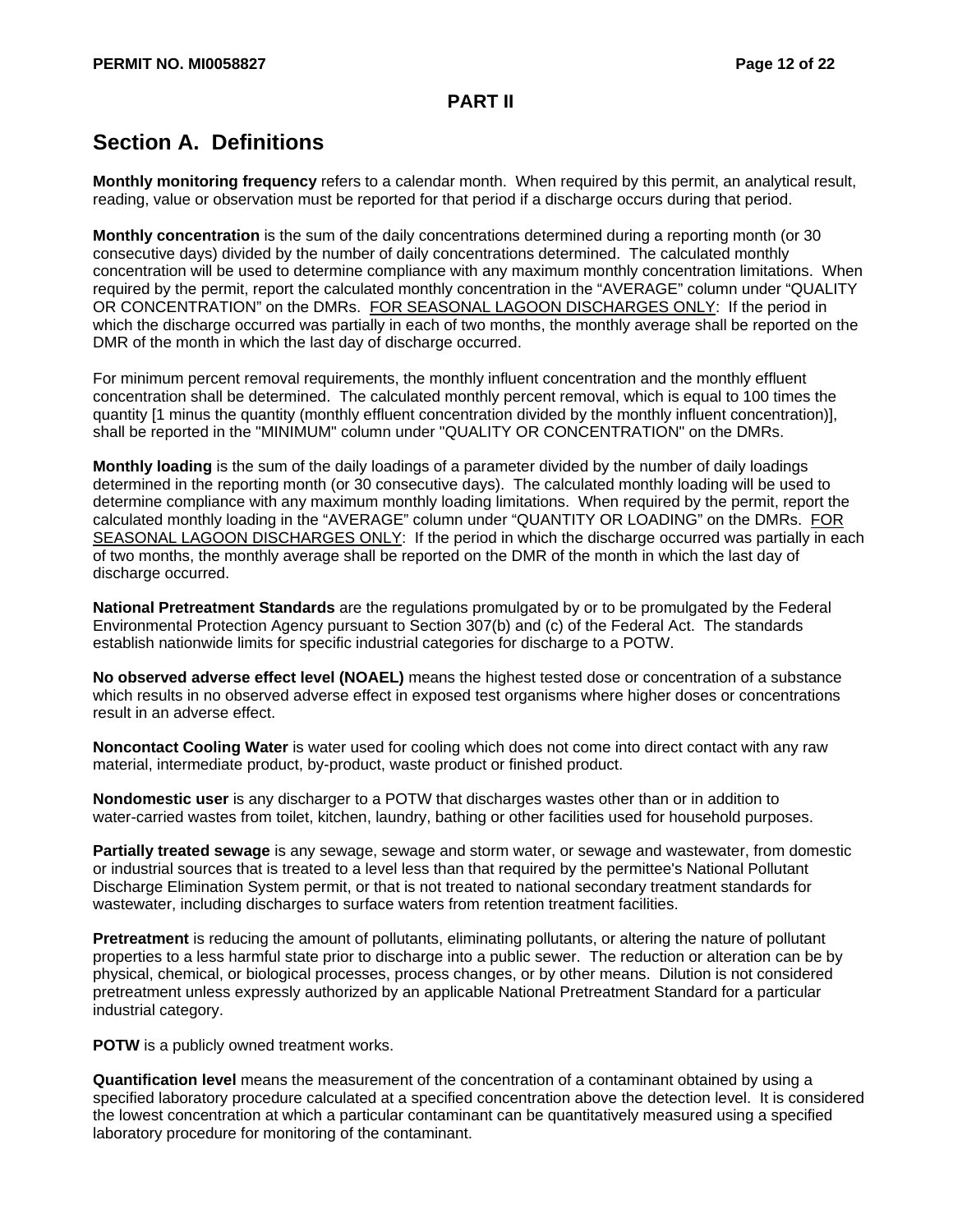# **Section A. Definitions**

**Quarterly monitoring frequency** refers to a three month period, defined as January through March, April through June, July through September, and October through December. When required by this permit, an analytical result, reading, value or observation must be reported for that period if a discharge occurs during that period.

**Regional Administrator** is the Region 5 Administrator, U.S. EPA, located at R-19J, 77 W. Jackson Blvd., Chicago, Illinois 60604.

**Significant industrial user** is a nondomestic user that: 1) is subject to Categorical Pretreatment Standards under 40 CFR 403.6 and 40 CFR Chapter I, Subchapter N; or 2) discharges an average of 25,000 gallons per day or more of process wastewater to a POTW (excluding sanitary, noncontact cooling and boiler blowdown wastewater); contributes a process wastestream which makes up five (5) percent or more of the average dry weather hydraulic or organic capacity of the POTW treatment plant; or is designated as such by the permittee as defined in 40 CFR 403.12(a) on the basis that the industrial user has a reasonable potential for adversely affecting the POTW's treatment plant operation or violating any pretreatment standard or requirement (in accordance with 40 CFR 403.8(f)(6)).

**Significant Materials** Significant Materials means any material which could degrade or impair water quality, including but not limited to: raw materials; fuels; solvents, detergents, and plastic pellets; finished materials such as metallic products; hazardous substances designated under Section 101(14) of Comprehensive Environmental Response, Compensation, and Liability Act (CERCLA) (see 40 CFR 372.65); any chemical the facility is required to report pursuant to Section 313 of Emergency Planning and Community Right-to-Know Act (EPCRA); polluting materials as identified under the Part 5 Rules (Rules 324.2001 through 324.2009 of the Michigan Administrative Code); Hazardous Wastes as defined in Part 111 of the Michigan Act; fertilizers; pesticides; and waste products such as ashes, slag, and sludge that have the potential to be released with storm water discharges.

**Tier I value** means a value for aquatic life, human health or wildlife calculated under R 323.1057 of the Water Quality Standards using a tier I toxicity database.

**Tier II value** means a value for aquatic life, human health or wildlife calculated under R 323.1057 of the Water Quality Standards using a tier II toxicity database.

**Total Maximum Daily Loads (TMDLs)** are required by the Federal Act for waterbodies that do not meet Water Quality Standards. TMDLs represent the maximum daily load of a pollutant that a waterbody can assimilate and meet Water Quality Standards and an allocation of that load among point sources, nonpoint sources, and a margin of safety.

**Toxicity Reduction Evaluation (TRE)** means a site-specific study conducted in a stepwise process designed to identify the causative agents of effluent toxicity, isolate the sources of toxicity, evaluate the effectiveness of toxicity control options, and then confirm the reduction in effluent toxicity.

**Water Quality Standards** means the Part 4 Water Quality Standards promulgated pursuant to Part 31 of Act No. 451 of the Public Acts of 1994, as amended, being Rules 323.1041 through 323.1117 of the Michigan Administrative Code.

**Weekly monitoring frequency** refers to a calendar week which begins on Sunday and ends on Saturday. When required by this permit, an analytical result, reading, value or observation must be reported for that period if a discharge occurs during that period.

**Yearly monitoring frequency** refers to a calendar year beginning on January 1 and ending on December 31. When required by this permit, an analytical result, reading, value or observation must be reported for that period if a discharge occurs during that period.

**24-Hour Composite sample** is a flow proportioned composite sample consisting of hourly or more frequent portions that are taken over a 24-hour period.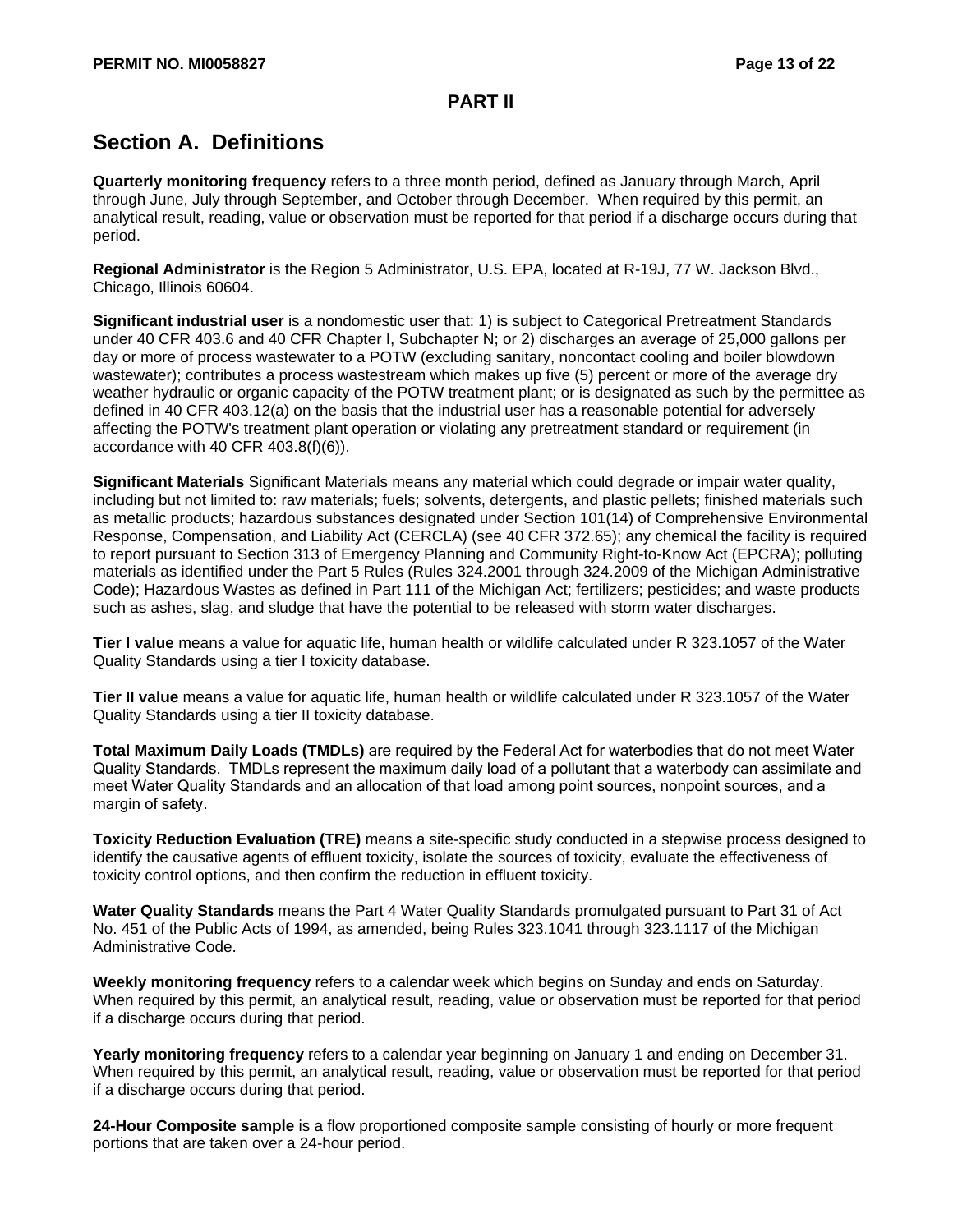# **Section A. Definitions**

**3-Portion Composite sample** is a sample consisting of three equal volume grab samples collected at equal intervals over an 8-hour period.

**7-day concentration** is the sum of the daily concentrations determined during any 7 consecutive days in a reporting month divided by the number of daily concentrations determined. The calculated 7-day concentration will be used to determine compliance with any maximum 7-day concentration limitations. When required by the permit, report the maximum calculated 7-day concentration for the month in the "MAXIMUM" column under "QUALITY OR CONCENTRATION" on the DMRs. FOR SEASONAL LAGOON DISCHARGES ONLY: If the seven day period was partially in each of two months, the seven day average shall be reported on the DMR of the month in which the last day of discharge occurred.

**7-day loading** is the sum of the daily loadings of a parameter divided by the number of daily loadings determined during any 7 consecutive days in a reporting month. The calculated 7-day loading will be used to determine compliance with any maximum 7-day loading limitations. When required by the permit, report the maximum calculated 7-day loading for the month in the "MAXIMUM" column under "QUANTITY OR LOADING" on the DMRs. FOR SEASONAL LAGOON DISCHARGES ONLY: If the seven day period was partially in each of two months, the seven day average shall be reported on the DMR of the month in which the last day of discharge occurred.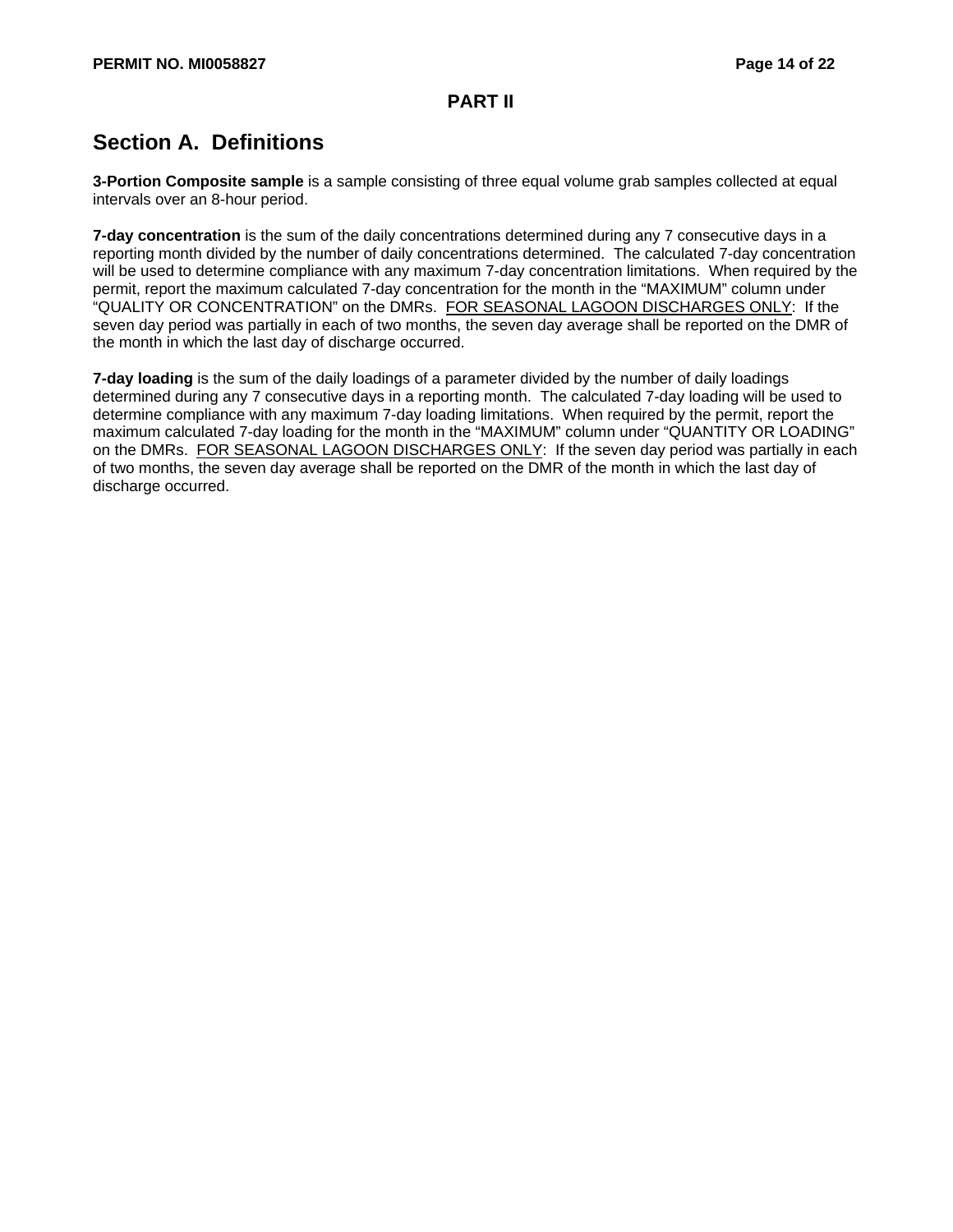## **Section B. Monitoring Procedures**

#### **1. Representative Samples**

Samples and measurements taken as required herein shall be representative of the volume and nature of the monitored discharge.

### **2. Test Procedures**

Test procedures for the analysis of pollutants shall conform to regulations promulgated pursuant to Section 304(h) of the Federal Act (40 CFR Part 136 - Guidelines Establishing Test Procedures for the Analysis of Pollutants), unless specified otherwise in this permit. Requests to use test procedures not promulgated under 40 CFR Part 136 for pollutant monitoring required by this permit shall be made in accordance with the Alternate Test Procedures regulations specified in 40 CFR 136.4. These requests shall be submitted to the Chief of the Permits Section, Water Resources Division, Michigan Department of Natural Resources and Environment, P.O. Box 30273, Lansing, Michigan, 48909-7773. The permittee may use such procedures upon approval.

The permittee shall periodically calibrate and perform maintenance procedures on all analytical instrumentation at intervals to ensure accuracy of measurements. The calibration and maintenance shall be performed as part of the permittee's laboratory Quality Control/Quality Assurance program.

### **3. Instrumentation**

The permittee shall periodically calibrate and perform maintenance procedures on all monitoring instrumentation at intervals to ensure accuracy of measurements.

# **4. Recording Results**

For each measurement or sample taken pursuant to the requirements of this permit, the permittee shall record the following information: 1) the exact place, date, and time of measurement or sampling; 2) the person(s) who performed the measurement or sample collection; 3) the dates the analyses were performed; 4) the person(s) who performed the analyses; 5) the analytical techniques or methods used; 6) the date of and person responsible for equipment calibration; and 7) the results of all required analyses.

### **5. Records Retention**

All records and information resulting from the monitoring activities required by this permit including all records of analyses performed and calibration and maintenance of instrumentation and recordings from continuous monitoring instrumentation shall be retained for a minimum of five (5) years, or longer if requested by the Regional Administrator or the Department.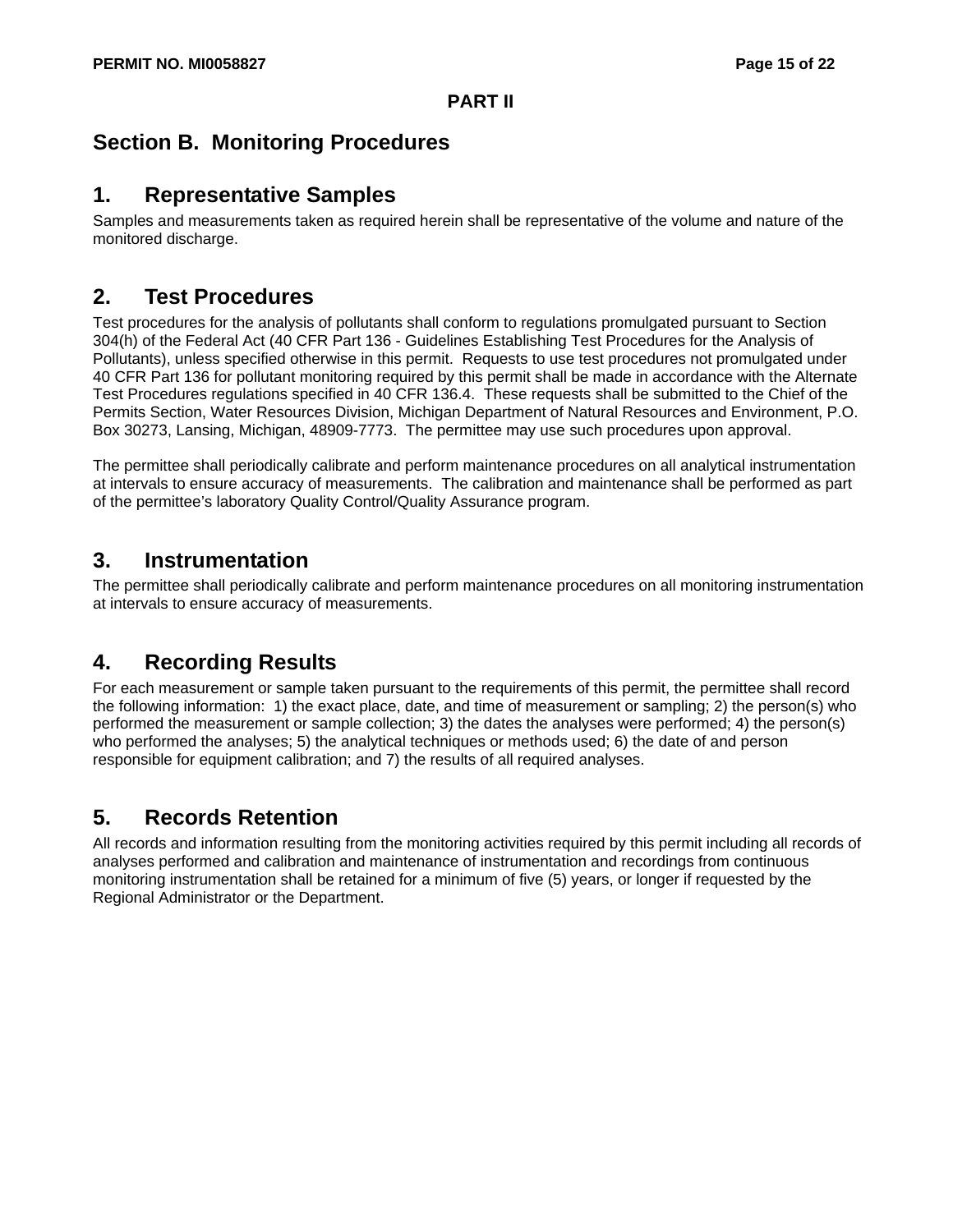# **Section C. Reporting Requirements**

#### **1. Start-up Notification**

If the permittee will not discharge during the first 60 days following the effective date of this permit, the permittee shall notify the Department within 14 days following the effective date of this permit, and then 60 days prior to the commencement of the discharge.

### **2. Submittal Requirements for Self-Monitoring Data**

Part 31 of Act 451 of 1994, as amended, specifically Section 324.3110(3) and Rule 323.2155(2) of Part 21 allows the department to specify the forms to be utilized for reporting the required self-monitoring data. Unless instructed on the effluent limitations page to conduct "Retained Self Monitoring" the permittee shall submit selfmonitoring data via the Department's Electronic Environmental Discharge Monitoring Reporting (e2-DMR) system.

The permittee shall utilize the information provided on the e2-Reporting website @ **https://secure1.state.mi.us/e2rs/** to access and submit the electronic forms. Both monthly summary and daily data shall be submitted to the department no later than the **20th day of the month** following each month of the authorized discharge period(s).

### **3. Retained Self-Monitoring Requirements**

If instructed on the effluent limits page to conduct retained self-monitoring, the permittee shall maintain a year-to-date log of retained self-monitoring results and, upon request, provide such log for inspection to the staff of the Water Resources Division, Michigan Department of Natural Resources and Environment. Retained self-monitoring results are public information and shall be promptly provided to the public upon request.

The permittee shall certify, in writing, to the Department, on or before January 10th of each year, that: 1) all retained self-monitoring requirements have been complied with and a year-to-date log has been maintained; and 2) the application on which this permit is based still accurately describes the discharge. With this annual certification, the permittee shall submit a summary of the previous years monitoring data. The summary shall include maximum values for samples to be reported as daily maximums and/or monthly maximums and minimum values for any daily minimum samples.

### **4. Additional Monitoring by Permittee**

If the permittee monitors any pollutant at the location(s) designated herein more frequently than required by this permit, using approved analytical methods as specified above, the results of such monitoring shall be included in the calculation and reporting of the values required in the Discharge Monitoring Report. Such increased frequency shall also be indicated.

Monitoring required pursuant to Part 41 of the Michigan Act or Rule 35 of the Mobile Home Park Commission Act (Act 96 of the Public Acts of 1987) for assurance of proper facility operation shall be submitted as required by the Department.

# **5. Compliance Dates Notification**

Within 14 days of every compliance date specified in this permit, the permittee shall submit a written notification to the Department indicating whether or not the particular requirement was accomplished. If the requirement was not accomplished, the notification shall include an explanation of the failure to accomplish the requirement, actions taken or planned by the permittee to correct the situation, and an estimate of when the requirement will be accomplished. If a written report is required to be submitted by a specified date and the permittee accomplishes this, a separate written notification is not required.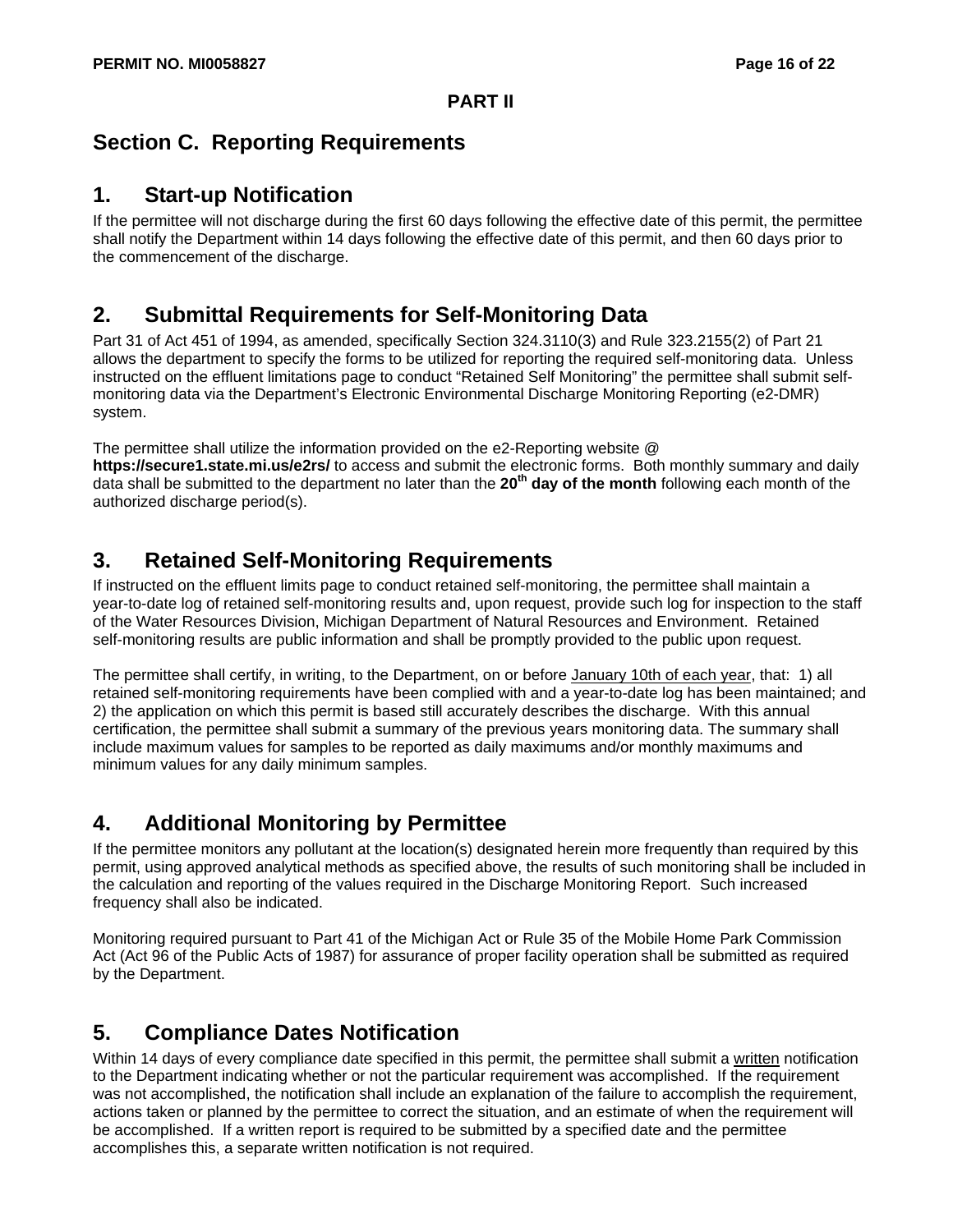# **Section C. Reporting Requirements**

#### **6. Noncompliance Notification**

Compliance with all applicable requirements set forth in the Federal Act, Parts 31 and 41 of the Michigan Act, and related regulations and rules is required. All instances of noncompliance shall be reported as follows:

- a. 24-hour reporting Any noncompliance which may endanger health or the environment (including maximum daily concentration discharge limitation exceedances) shall be reported, verbally, within 24 hours from the time the permittee becomes aware of the noncompliance. A written submission shall also be provided within five (5) days.
- b. other reporting The permittee shall report, in writing, all other instances of noncompliance not described in a. above at the time monitoring reports are submitted; or, in the case of retained selfmonitoring, within five (5) days from the time the permittee becomes aware of the noncompliance.

Written reporting shall include: 1) a description of the discharge and cause of noncompliance; and 2) the period of noncompliance, including exact dates and times; or, if not corrected, the anticipated time the noncompliance is expected to continue, and the steps taken to reduce, eliminate and prevent recurrence of the noncomplying discharge.

# **7. Spill Notification**

The permittee shall immediately report any release of any polluting material which occurs to the surface waters or groundwaters of the state, unless the permittee has determined that the release is not in excess of the threshold reporting quantities specified in the Part 5 Rules (Rules 324.2001 through 324.2009 of the Michigan Administrative Code), by calling the Department at the number indicated on the second page of this permit, or if the notice is provided after regular working hours call the Department's 24-hour Pollution Emergency Alerting System telephone number, 1-800-292-4706 (calls from out-of-state dial 1-517-373-7660).

Within ten (10) days of the release, the permittee shall submit to the Department a full written explanation as to the cause of the release, the discovery of the release, response (clean-up and/or recovery) measures taken, and preventative measures taken or a schedule for completion of measures to be taken to prevent reoccurrence of similar releases.

### **8. Upset Noncompliance Notification**

If a process "upset" (defined as an exceptional incident in which there is unintentional and temporary noncompliance with technology based permit effluent limitations because of factors beyond the reasonable control of the permittee) has occurred, the permittee who wishes to establish the affirmative defense of upset, shall notify the Department by telephone within 24-hours of becoming aware of such conditions; and within five (5) days, provide in writing, the following information:

- a. that an upset occurred and that the permittee can identify the specific cause(s) of the upset;
- b. that the permitted wastewater treatment facility was, at the time, being properly operated; and
- c. that the permittee has specified and taken action on all responsible steps to minimize or correct any adverse impact in the environment resulting from noncompliance with this permit.

In any enforcement proceedings, the permittee, seeking to establish the occurrence of an upset, has the burden of proof.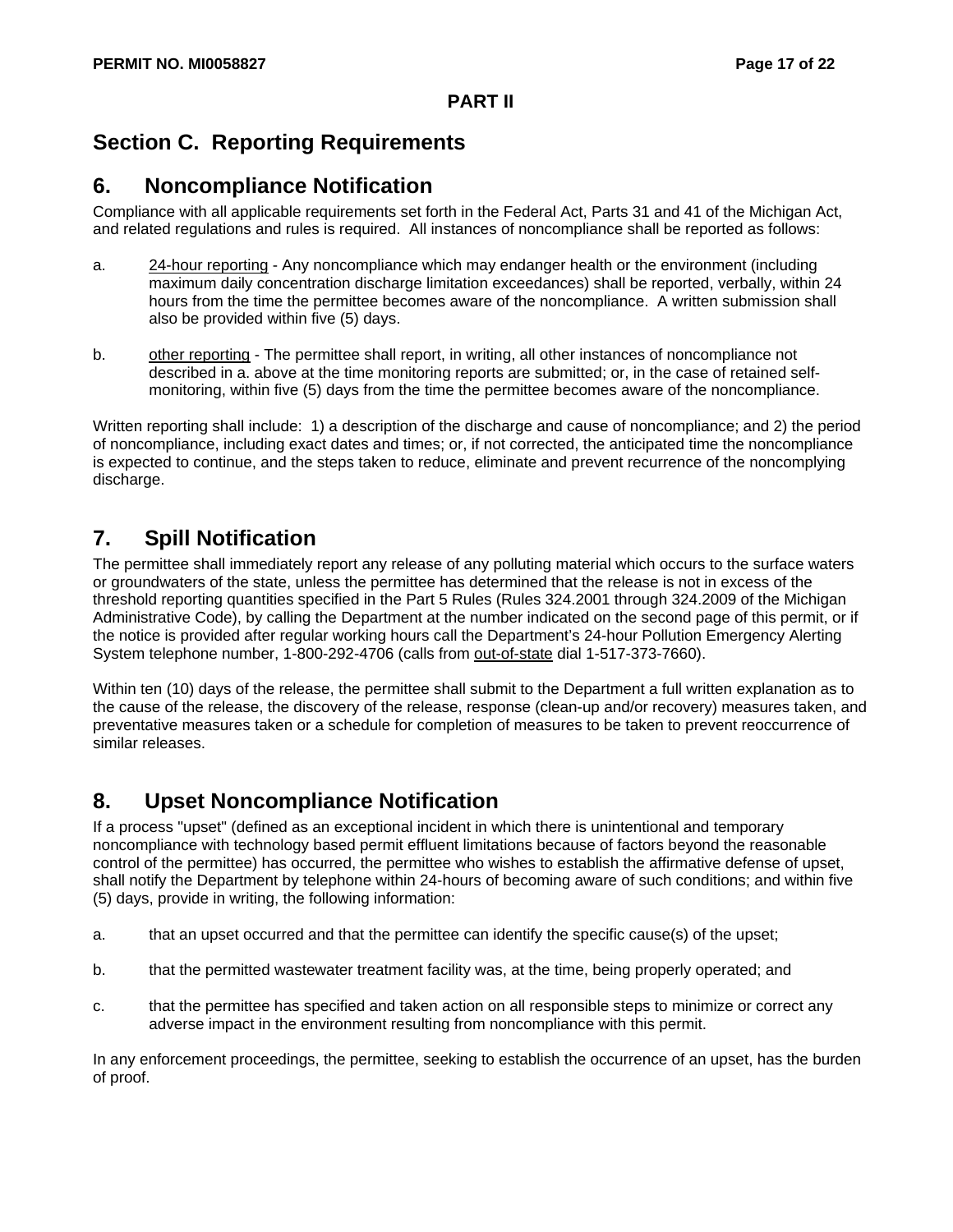# **Section C. Reporting Requirements**

# **9. Bypass Prohibition and Notification**

- a. Bypass Prohibition Bypass is prohibited unless:
	- 1) bypass was unavoidable to prevent loss of life, personal injury, or severe property damage;

2) there were no feasible alternatives to the bypass, such as the use of auxiliary treatment facilities, retention of untreated wastes, or maintenance during normal periods of equipment downtime. This condition is not satisfied if adequate backup equipment should have been installed in the exercise of reasonable engineering judgment to prevent a bypass; and

- 3) the permittee submitted notices as required under 9.b. or 9.c. below.
- b. Notice of Anticipated Bypass If the permittee knows in advance of the need for a bypass, it shall submit prior notice to the Department, if possible at least ten (10) days before the date of the bypass, and provide information about the anticipated bypass as required by the Department. The Department may approve an anticipated bypass, after considering its adverse effects, if it will meet the three (3) conditions listed in 9.a. above.
- c. Notice of Unanticipated Bypass The permittee shall submit notice to the Department of an unanticipated bypass by calling the Department at the number indicated on the second page of this permit (if the notice is provided after regular working hours, use the following number: 1-800-292-4706) as soon as possible, but no later than 24 hours from the time the permittee becomes aware of the circumstances.
- d. Written Report of Bypass A written submission shall be provided within five (5) working days of commencing any bypass to the Department, and at additional times as directed by the Department. The written submission shall contain a description of the bypass and its cause; the period of bypass, including exact dates and times, and if the bypass has not been corrected, the anticipated time it is expected to continue; steps taken or planned to reduce, eliminate, and prevent reoccurrence of the bypass; and other information as required by the Department.
- e. Bypass Not Exceeding Limitations The permittee may allow any bypass to occur which does not cause effluent limitations to be exceeded, but only if it also is for essential maintenance to assure efficient operation. These bypasses are not subject to the provisions of 9.a., 9.b., 9.c., and 9.d., above. This provision does not relieve the permittee of any notification responsibilities under Part II.C.10. of this permit.
- f. Definitions
	- 1) Bypass means the intentional diversion of waste streams from any portion of a treatment facility.

2) Severe property damage means substantial physical damage to property, damage to the treatment facilities which causes them to become inoperable, or substantial and permanent loss of natural resources which can reasonably be expected to occur in the absence of a bypass. Severe property damage does not mean economic loss caused by delays in production.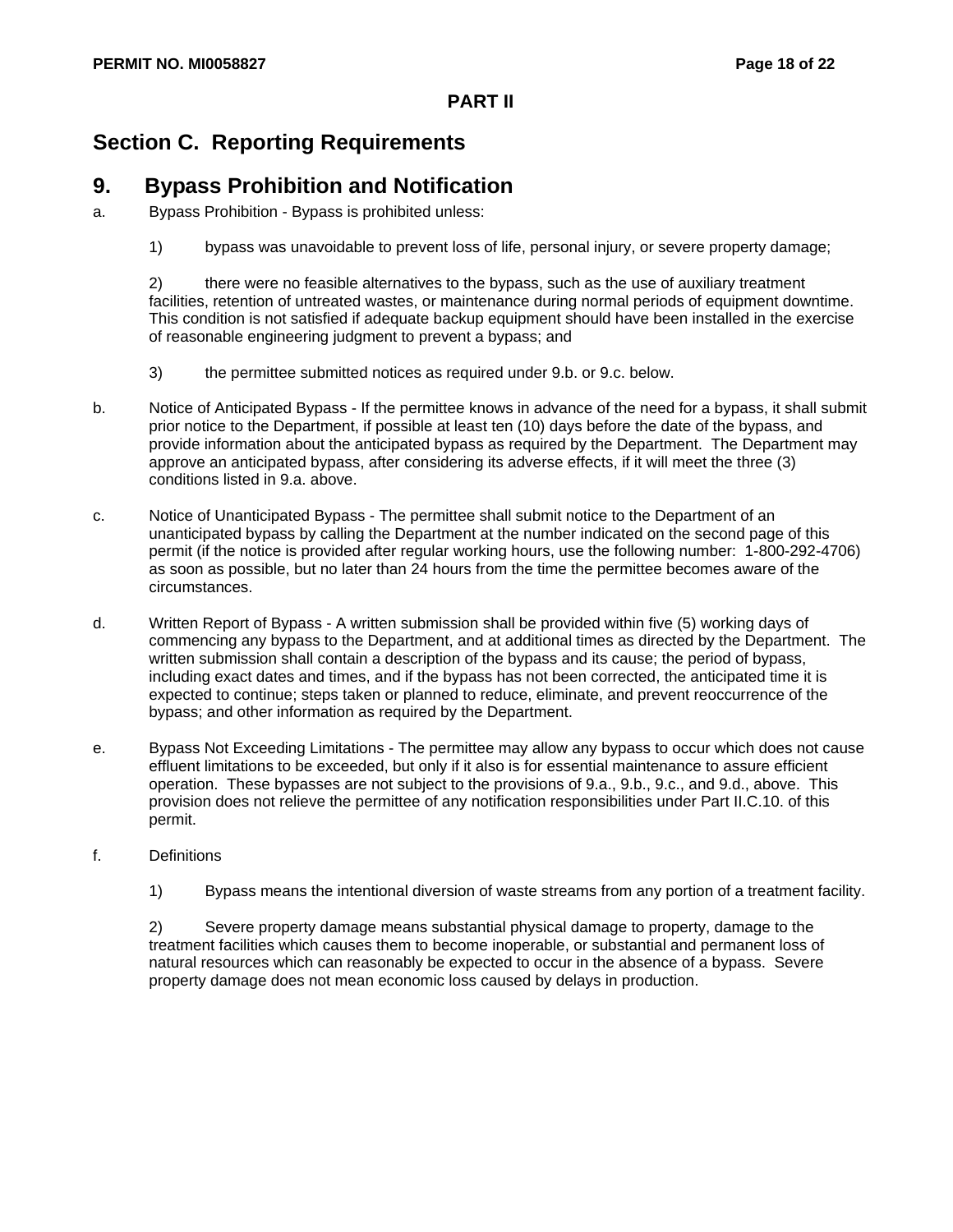# **Section C. Reporting Requirements**

# **10. Notification of Changes in Discharge**

The permittee shall notify the Department, in writing, within 10 days of knowing, or having reason to believe, that any activity or change has occurred or will occur which would result in the discharge of: 1) detectable levels of chemicals on the current Michigan Critical Materials Register, priority pollutants or hazardous substances set forth in 40 CFR 122.21, Appendix D, or the Pollutants of Initial Focus in the Great Lakes Water Quality Initiative specified in 40 CFR 132.6, Table 6, which were not acknowledged in the application or listed in the application at less than detectable levels; 2) detectable levels of any other chemical not listed in the application or listed at less than detection, for which the application specifically requested information; or 3) any chemical at levels greater than five times the average level reported in the complete application (see the first page of this permit for the date(s) the complete application was submitted). Any other monitoring results obtained as a requirement of this permit shall be reported in accordance with the compliance schedules.

# **11. Changes in Facility Operations**

Any anticipated action or activity, including but not limited to facility expansion, production increases, or process modification, which will result in new or increased loadings of pollutants to the receiving waters must be reported to the Department by a) submission of an increased use request (application) and all information required under Rule 323.1098 (Antidegradation) of the Water Quality Standards or b) by notice if the following conditions are met: 1) the action or activity will not result in a change in the types of wastewater discharged or result in a greater quantity of wastewater than currently authorized by this permit; 2) the action or activity will not result in violations of the effluent limitations specified in this permit; 3) the action or activity is not prohibited by the requirements of Part II.C.12.; and 4) the action or activity will not require notification pursuant to Part II.C.10. Following such notice, the permit may be modified according to applicable laws and rules to specify and limit any pollutant not previously limited.

# **12. Bioaccumulative Chemicals of Concern (BCC)**

Consistent with the requirements of Rules 323.1098 and 323.1215 of the Michigan Administrative Code, the permittee is prohibited from undertaking any action that would result in a lowering of water quality from an increased loading of a BCC unless an increased use request and antidegradation demonstration have been submitted and approved by the Department.

# **13. Transfer of Ownership or Control**

In the event of any change in control or ownership of facilities from which the authorized discharge emanates, the permittee shall submit to the Department 30 days prior to the actual transfer of ownership or control a written agreement between the current permittee and the new permittee containing: 1) the legal name and address of the new owner; 2) a specific date for the effective transfer of permit responsibility, coverage and liability; and 3) a certification of the continuity of or any changes in operations, wastewater discharge, or wastewater treatment.

If the new permittee is proposing changes in operations, wastewater discharge, or wastewater treatment, the Department may propose modification of this permit in accordance with applicable laws and rules.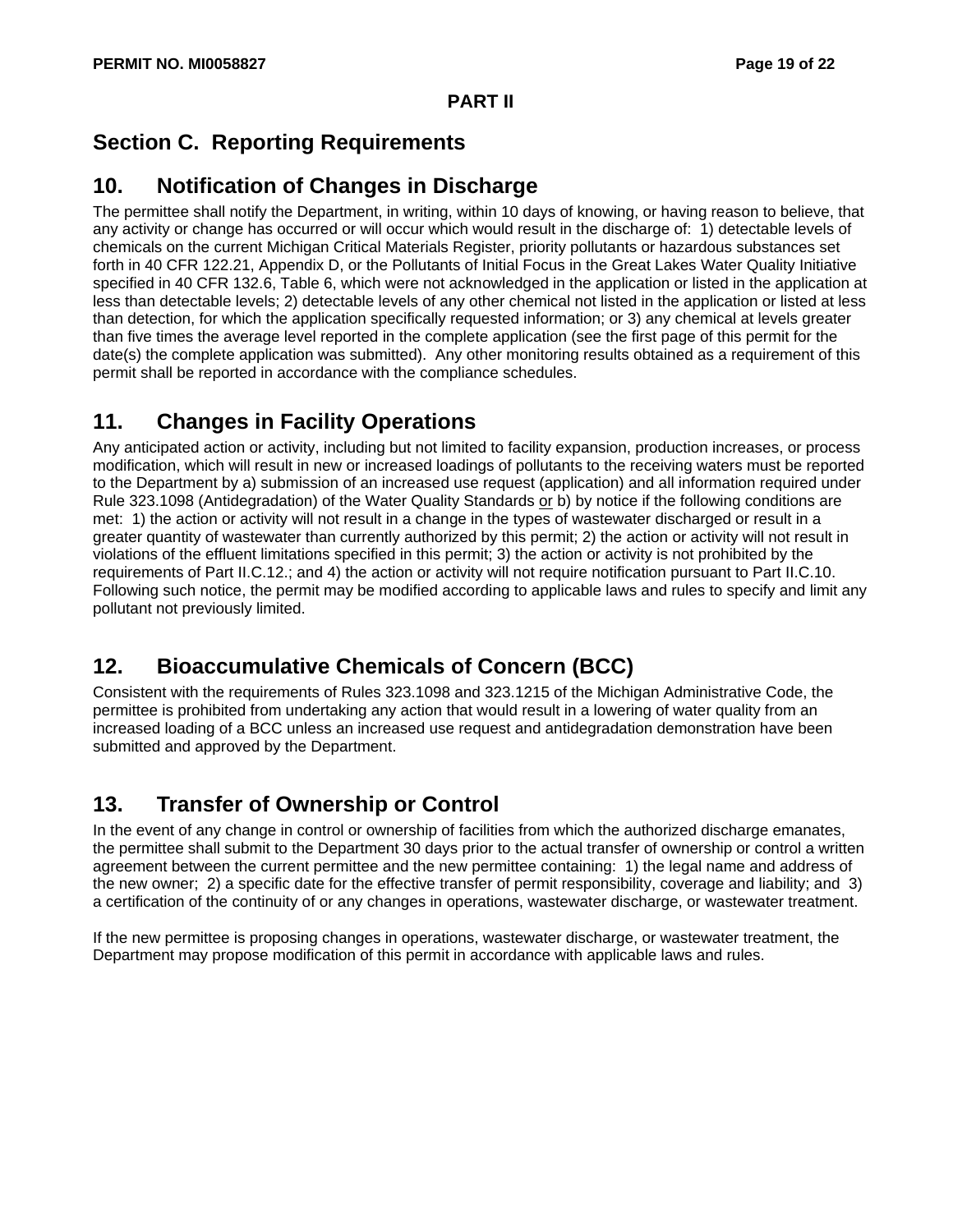# **Section D. Management Responsibilities**

# **1. Duty to Comply**

All discharges authorized herein shall be consistent with the terms and conditions of this permit. The discharge of any pollutant identified in this permit more frequently than or at a level in excess of that authorized shall constitute a violation of the permit.

It is the duty of the permittee to comply with all the terms and conditions of this permit. Any noncompliance with the Effluent Limitations, Special Conditions, or terms of this permit constitutes a violation of the Michigan Act and/or the Federal Act and constitutes grounds for enforcement action; for permit termination, revocation and reissuance, or modification; or denial of an application for permit renewal.

It shall not be a defense for a permittee in an enforcement action that it would have been necessary to halt or reduce the permitted activity in order to maintain compliance with the conditions of this permit.

### **2. Operator Certification**

The permittee shall have the waste treatment facilities under direct supervision of an operator certified at the appropriate level for the facility certification by the Department, as required by Sections 3110 and 4104 of the Michigan Act. Permittees authorized to discharge storm water shall have the storm water treatment and/or control measures under direct supervision of a storm water operator certified by the Department, as required by Section 3110 of the Michigan Act.

### **3. Facilities Operation**

The permittee shall, at all times, properly operate and maintain all treatment or control facilities or systems installed or used by the permittee to achieve compliance with the terms and conditions of this permit. Proper operation and maintenance includes adequate laboratory controls and appropriate quality assurance procedures.

### **4. Power Failures**

In order to maintain compliance with the effluent limitations of this permit and prevent unauthorized discharges, the permittee shall either:

- a. provide an alternative power source sufficient to operate facilities utilized by the permittee to maintain compliance with the effluent limitations and conditions of this permit; or
- b. upon the reduction, loss, or failure of one or more of the primary sources of power to facilities utilized by the permittee to maintain compliance with the effluent limitations and conditions of this permit, the permittee shall halt, reduce or otherwise control production and/or all discharge in order to maintain compliance with the effluent limitations and conditions of this permit.

### **5. Adverse Impact**

The permittee shall take all reasonable steps to minimize any adverse impact to the surface waters or groundwaters of the state resulting from noncompliance with any effluent limitation specified in this permit including, but not limited to, such accelerated or additional monitoring as necessary to determine the nature and impact of the discharge in noncompliance.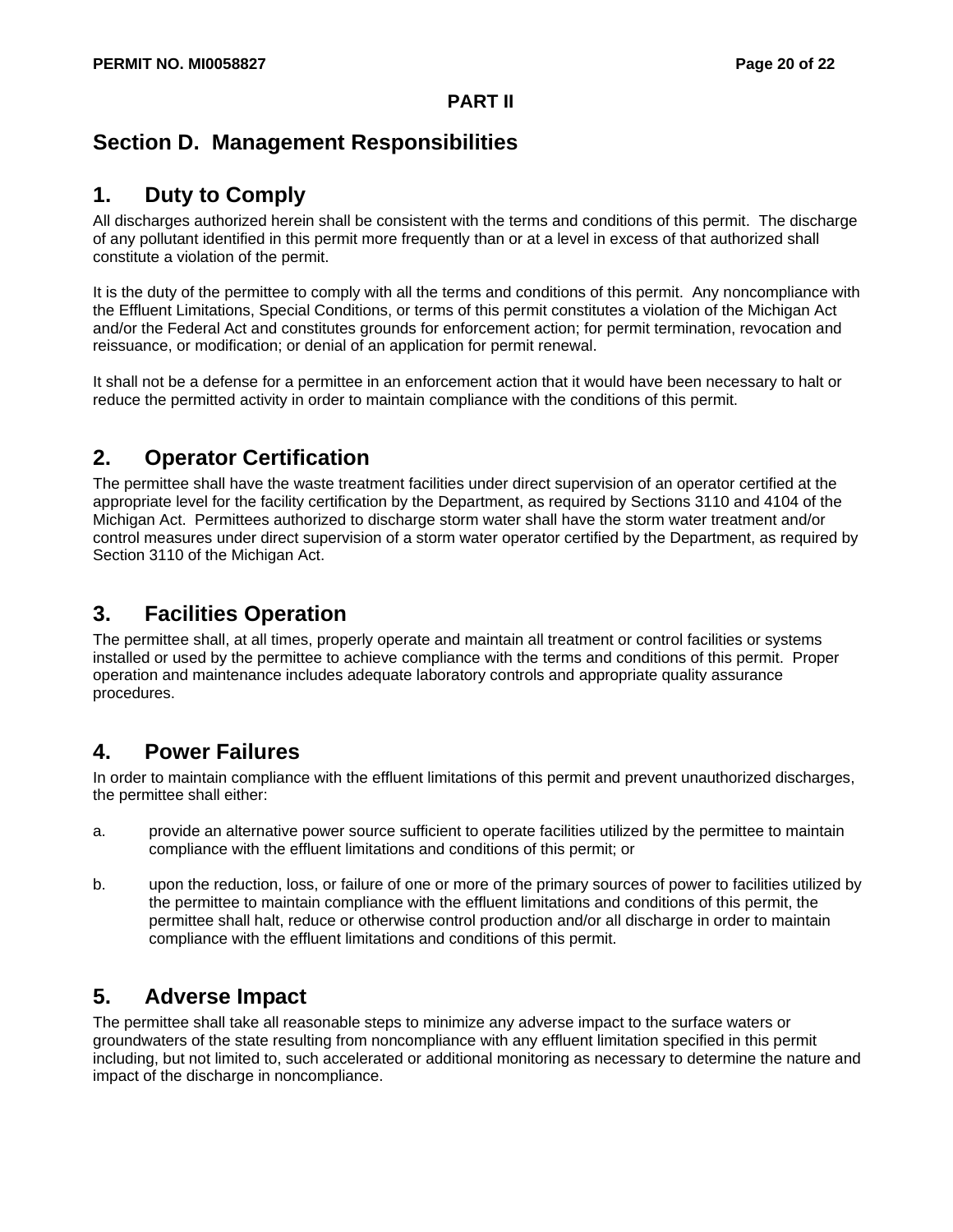# **Section D. Management Responsibilities**

# **6. Containment Facilities**

The permittee shall provide facilities for containment of any accidental losses of polluting materials in accordance with the requirements of the Part 5 Rules (Rules 324.2001 through 324.2009 of the Michigan Administrative Code). For a Publicly Owned Treatment Work (POTW), these facilities shall be approved under Part 41 of the Michigan Act.

# **7. Waste Treatment Residues**

Residuals (i.e. solids, sludges, biosolids, filter backwash, scrubber water, ash, grit, or other pollutants or wastes) removed from or resulting from treatment or control of wastewaters, including those that are generated during treatment or left over after treatment or control has ceased, shall be disposed of in an environmentally compatible manner and according to applicable laws and rules. These laws may include, but are not limited to, the Michigan Act, Part 31 for protection of water resources, Part 55 for air pollution control, Part 111 for hazardous waste management, Part 115 for solid waste management, Part 121 for liquid industrial wastes, Part 301 for protection of inland lakes and streams, and Part 303 for wetlands protection. Such disposal shall not result in any unlawful pollution of the air, surface waters or groundwaters of the state.

# **8. Right of Entry**

The permittee shall allow the Department, any agent appointed by the Department or the Regional Administrator, upon the presentation of credentials:

- a. to enter upon the permittee's premises where an effluent source is located or in which any records are required to be kept under the terms and conditions of this permit; and
- b. at reasonable times to have access to and copy any records required to be kept under the terms and conditions of this permit; to inspect process facilities, treatment works, monitoring methods and equipment regulated or required under this permit; and to sample any discharge of pollutants.

# **9. Availability of Reports**

Except for data determined to be confidential under Section 308 of the Federal Act and Rule 2128 (Rule 323.2128 of the Michigan Administrative Code), all reports prepared in accordance with the terms of this permit shall be available for public inspection at the offices of the Department and the Regional Administrator. As required by the Federal Act, effluent data shall not be considered confidential. Knowingly making any false statement on any such report may result in the imposition of criminal penalties as provided for in Section 309 of the Federal Act and Sections 3112, 3115, 4106 and 4110 of the Michigan Act.